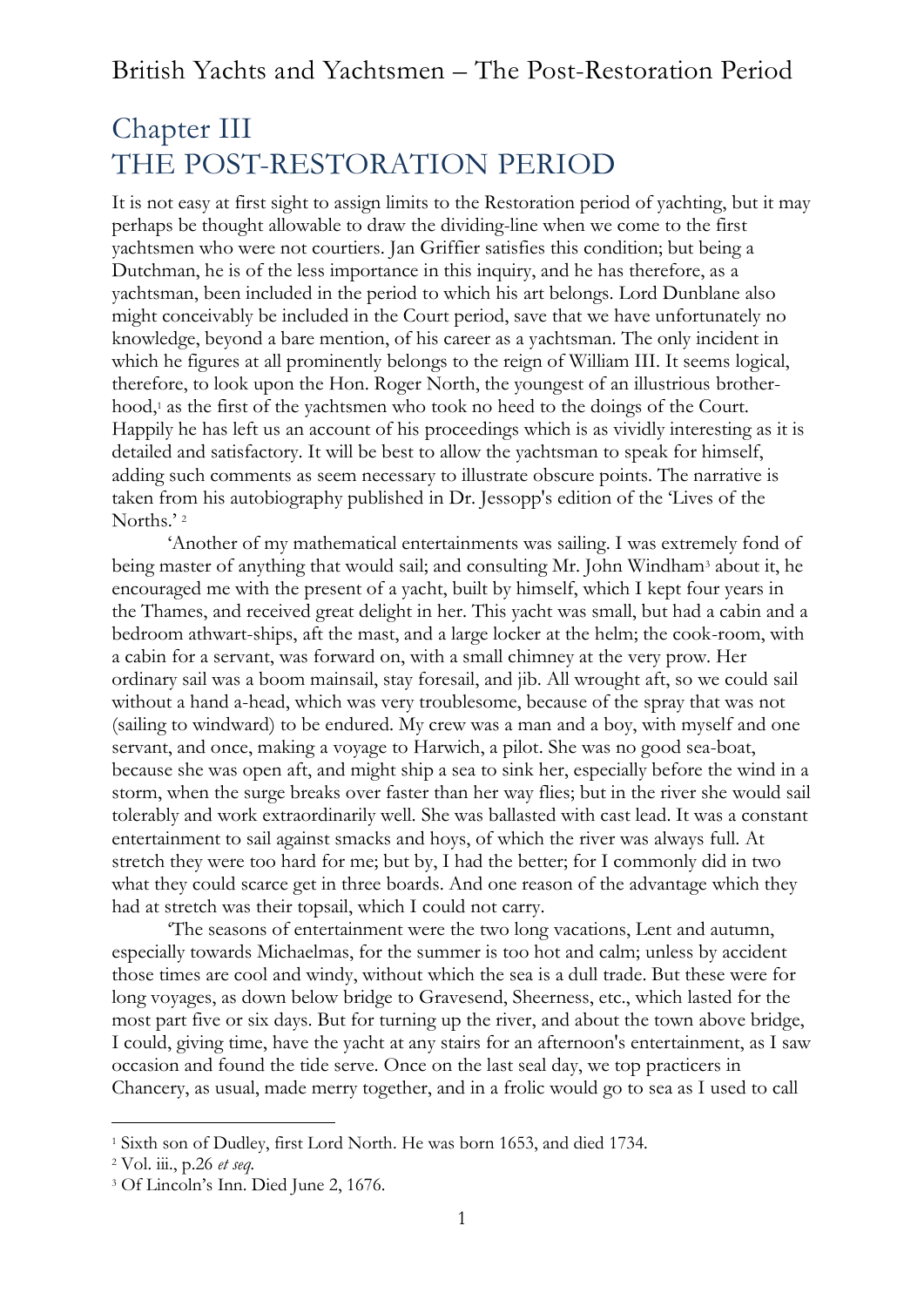it. I sent for the yacht, which had lain all Trinity term in the heat uncaulked, so that her upper work was open, though her bottom was as tight as a dish. We went aboard, and when the vessel began to heel the water came in at her seams and flowed into the cabin, where the company was, who were too warm to perceive such an inconvenience, till at last they were almost up to the knees, and then they powdered out. We called for boats and went ashore, and the yacht was run ashore to prevent sinking downright. This made much merriment when we came together again, discovering what a present we had like to have made to our friends at the Bar by sinking and drowning the premier practicers, and so making way for the rest.

'When I prepared for one of these voyages, I used to victual my vessel with cold meats in tin cases, bottles of beer, ale, and for the seamen brandy. And I mention this because I was sensible from it that all the joy of eating, which gluttons so much court, consists in appetite, for that we had in perfection, and though our meat was coarse (beef for the most part) yet no epicure enjoyed that way so much as we did. Once being bound for Suffolk, I layed in a pilot at Greenwich, who understood the North course out of the river well. With a good gale I got in one tide as low as the Ooze edge, and there anchored, and lay for the next tide. This is a great way below the Nore, opposite to Thanet.<sup>4</sup> There is a small sand that lies within the river, above the Nore, called the Middle ground;<sup>5</sup> and a small thread<sup>6</sup> runs from that to the Ooze edge, where is a buoy, to warn sailors of it, whereby it notes that the current is there a little divided, but upon the sands themselves a great deal, so that it does not set with that force as elsewhere. And I observe that all those shelves have a manifest cause from the coast, for where a place is sheltered from the current, as at the point between Thames and Medway, there a shelf, as at the Nore, grows. For want of a stream to scour, a shelf grows there, and is dry at low water. In the evening the wind slackened, and the surge yet wrought, which was a most uneasy condition, to lie stamping and tossing without a breath of wind to pay our sail, which wrought and flapped about most uneasily.

'Here I observed that there was wind aloft, though I was too humble to enjoy it. For empty colliers came down with topsails out, full-bunted, and bows rustling, which did not a little provoke me, but patience is a seaman's capital and necessary virtue.

'Next morning it was hazy, and . . . when the tide was made we weighed, and the wind freshened, and we stood down the King's Channel,<sup>7</sup> and the gale holding we stemmed the neap tide coming in, and, it being high water at the Spits,<sup>8</sup> we ran over all past the Gunfleet, so that the neap ebb by evening carried us into Harwich, where we anchored and went on shore to refresh.

'At the point of the low country between the Thames and Malden waters there is a very ugly shelf for many over [*sic*] <sup>9</sup> there were several wrecks upon it, and a great mast is set down at the point which they call the Shoe (that is the name of the shelf) beacon.<sup>10</sup> ... There was little remarkable in this day's voyage, only that I, with my friend Mr. Chute, sat before the mast in the hatchway, with prospectives and books, the magazine of

<sup>4</sup> Possibly he meant Sheppey; but Thanet would be visible in clear weather.

<sup>&</sup>lt;sup>5</sup> Leigh Middle.

<sup>6</sup> The 'scare' of the tide; or, as the fishermen call it now, and perhaps did then, the 'strimmage'.

<sup>7</sup> I.e. the Swin, which is still sometimes known by the old name.

<sup>8</sup> I.e. the Wallet Spitway. It is called 'the Spits' in a fifteenth-century MS.

<sup>9</sup> Perhaps North meant to write 'for many *miles*, over *twenty'*.

<sup>&</sup>lt;sup>10</sup> The Shoe Beacon stood about a mile S.W. of where the Maplin Light now is.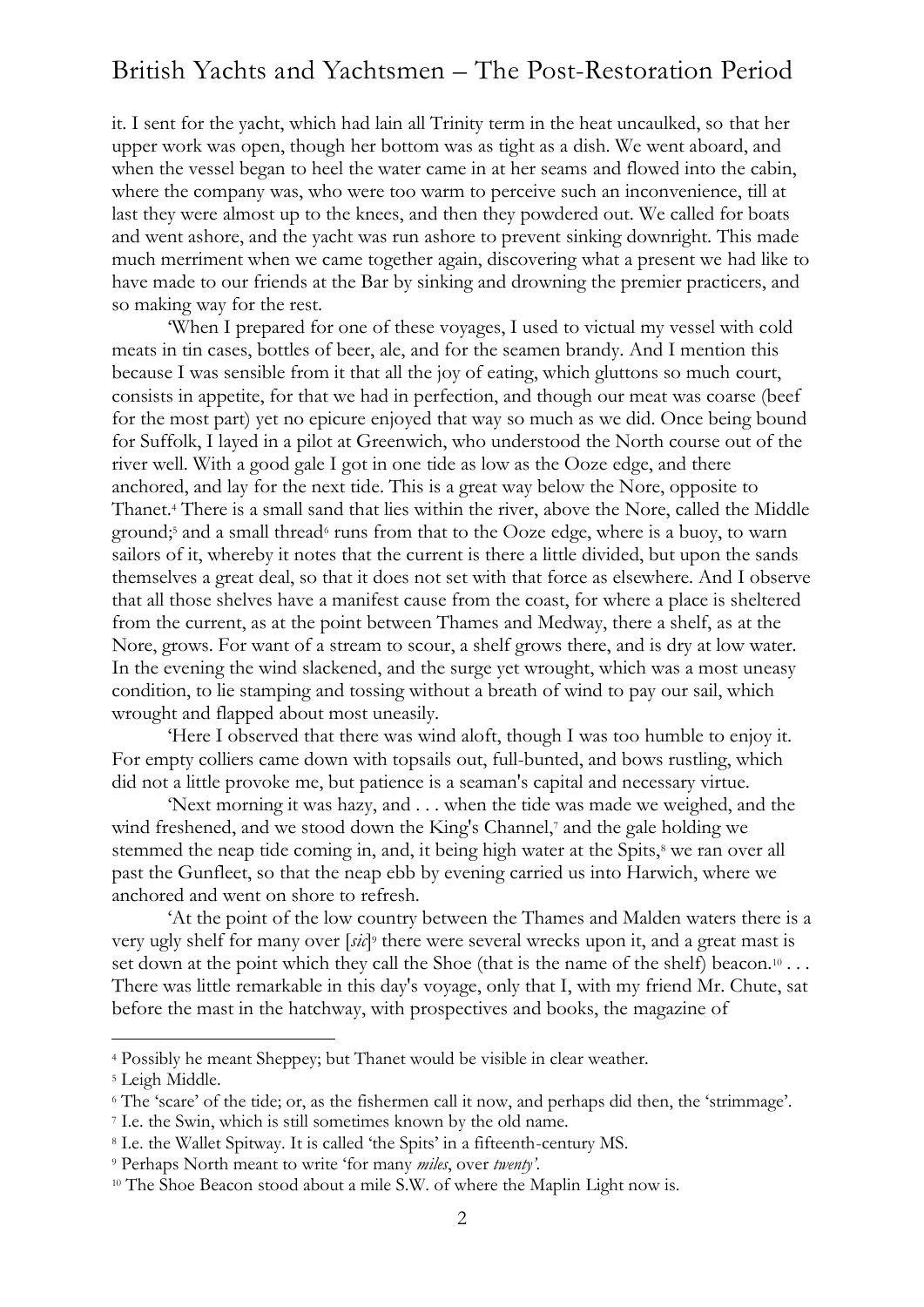provisions, and a boy to make a fire and help broil, make tea, chocolate, etc. And thus, passing alternately from one entertainment to another, we sat out eight whole hours and scarce knew what time was past. For the day proved cool, the gale brisk, air clear, and no inconvenience to molest us, nor wants to trouble our thoughts, neither business to importune, nor formalities to tease us; so that we came nearer to a perfection of life there than I was ever sensible of otherwise.

'At Harwich we were asked if we had left our souls at London, because we took so little care of our bodies. For our vessel was not storm proof, and if that had come we must have run for it, not without danger, but that is pleasure to the eagerness of youth. After our visit . . . we had a fierce gale about S.W.,<sup>11</sup> wherefore we were obliged to turn it out of the harbour; but then made but one run to the Spits, and came to anchor, intending to pass through in the night by the soundings, without sight of the buoy, as we did, it being tide of low ebb. And, keeping in two and three fathoms,12- we succeeded well, and anchored again in deep water, expecting the tide. The reason of our putting through in the night, as the pilot told me, was to have a consort, or resort in case of distress; for there lay in the King's Channel, above the Spits, four great East Indiamen, and if a storm had rose we could not have rode it out in the Wallet where we lay, nor safely put through to come at the great ships, much less shifted in the night by making to any port.<sup>13</sup> As soon as the tide of flood was made, we sailed, turning up the King's Channel, ahead of these Indiamen, that weighed not till the morning, and, being ahead, we dropped again, not to lose our friends, if need should be, and lay till broad day. I could not but concern myself in this important naval conduct, though most of my crew, except the sailors, slept. And at midnight in the air, the eating cold meat and bread, and drinking small beer, was a regale beyond imagination. I can say, I scarce ever knew the pleasure of eating till then, and have not observed the like on any occasion since.

'Work being over I took a nap, but before I lay down the pilot asked,

"Master, if the ships send us a bale of goods, shan't we take them in?" I answered " No," considering that if I was caught smuggling, as they call it, I should be laughed at for being condemned to forfeit my vessel at the custom house, where my own brother was a ruling commissioner,<sup>14</sup> as he had certainly done. It was not ill advised to resolve against such a temptation, for next morning a custom-house smack came aboard us and searched every cranny, supposing we had been dabbling. It was not unpleasant to observe the desperate hatred the seamen had to these water waiters. One vowed he could scarce forbear to run his knife in their guts, for he was at his breakfast; and they would snarl and grin, like angry dogs, upon all such searches, which frequently happened to us in the river, but durst not bite, or scarce bark at them, by which I see the trade that such men drive upon the river.

'In the morning when we weighed we had only the tide to carry us up, for it was a dead calm, and no glass was ever so perfectly smooth as the surface of the sea; the reflection of the heavens was as bright and distinct from the water as above, scarce a sensible horizon; and there was everywhere about us much small craft bearing up in the

<sup>&</sup>lt;sup>11</sup> 'Gale' at that date meant 'breeze'. But S.W. will not stand, as the context shows.

<sup>&</sup>lt;sup>12</sup> The Spitway has for long been slowly silting up. There was 9 feet in it one hundred years ago; now there is only half that depth.

<sup>&</sup>lt;sup>13</sup> It seems strange that they did not go into the Colne for the night.

<sup>14</sup> If Roger North's memory is to be trusted, this fixes the date as 1683. *Vide* 'Dictionary of National Biography' *sub* 'Sir Dudley North'.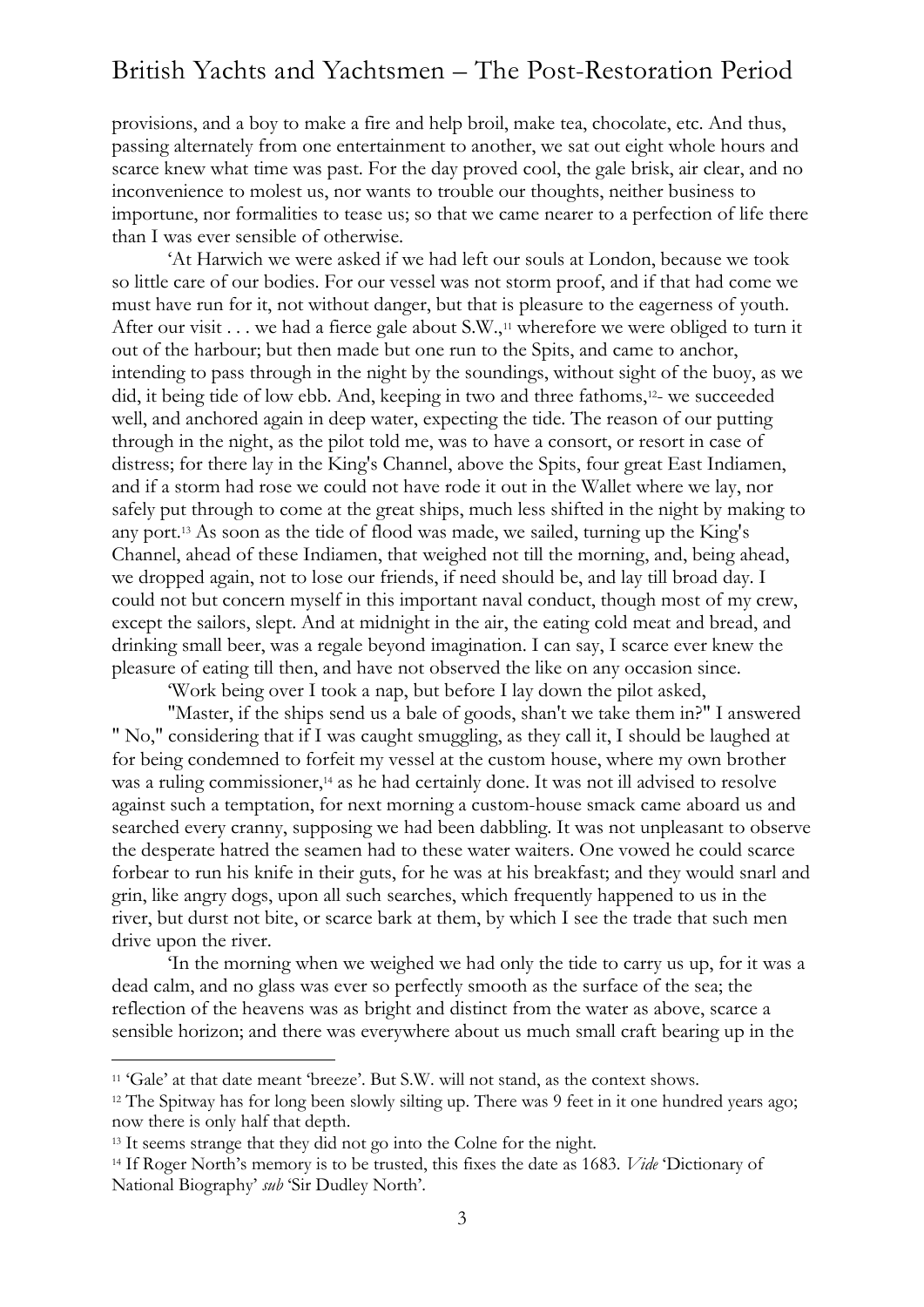tide. This posture was dull, and if it had been hot weather would have been very painful.<sup>15</sup> We found we had good way by assaying the lead, but otherwise we could scarce know we moved. About nine of the clock the seamen called out that a wind was coming. I looked out as sharp as I could to see this wind, wondering what it should be like; at length with my glass, I could perceive in the horizon at E. as it were a thread, almost imperceptible, whereby only the horizon was a little more sensible than in other places. It was always strange to me that the seamen would descry by their bare eyes things at a distance as well as I could by my glass, though a good one. And I often proved this by asking what a vessel was, how she stood, and what tack she had aboard, and the like: all which they would plainly describe when I could scarce with my bare eyes perceive anything.

'The coming of this wind due east was great joy, because so favourable, and it was a great diversion to observe among the craft which had it and which not; now this, and then another, for it came with much uncertainty, . . . and we laid our sails as fair for it as we could, and at last it came and fluttered us a good space, for, as I said, upon the edge it was very rolling and uncertain, till at last we were full paid and stood in with wind and tide and stemmed good part of the ebb. At last, the wind failing, we came to an anchor within the middle ground, upon the coast of Kent, above St. James' Point.<sup>16</sup> And there shall end the relation of this voyage, which I have made more largely than pertinently, supposing it might at least show the strong inclination I had to action and the pleasure it gave me; for otherwise I could not have had such an impression from it as not to forget one circumstance. And I must needs recommend it to all persons that are fond of pleasure to gratify all inclinations this way, which makes health the chief good we know, rather than those which weaken nature and destroy health.

'This I have related as one of my mathematical entertainments, for the working of a vessel, its rigging, and position of the sails, do exercise as much of mechanics, as all the other arts in the world.'

Little need be added to this very interesting account, beyond, perhaps, a reminder that there is some uncertainty about the exact date of North's sailing trips. He seems only once to have gone out of the river, in 1683; but seeing that Windham, who gave him the yacht, died in 1676, it is hard to account for his statement that he kept his yacht on the river for four years only. He was called to the Bar in 1675, and can hardly have done any yachting before that date, as his allowance was very small. By 1683 he was becoming very busy and was earning a large income, so that it is unlikely that he could spare much time for the amusement in later years; and, on the other hand, we know, by his own confession, that during his yachting days he was not well enough off to marry. If, therefore, we are to believe that he yachted continuously from the time when he received the yacht till his brother became Commissioner of Customs, the four years he mentions will not stand. If, however, the four years be accepted as authentic, one of his dates must be wrong. The present writer, bearing in mind that North wrote his 'Autobiography' from memory, not from a journal, is strongly of opinion that the date 1683 cannot be accepted; that in looking back and remembering that his brother had been at the customhouse he confused what might have been with what actually was; and, finally, that the days of his pleasure-sailing lay probably between 1675 and 1680.

<sup>15</sup> They did not bathe in those days, nor did they 'dress the part'.

<sup>16</sup> *I.e.,* on the edge of the Blyth Sand, near the Yantlet.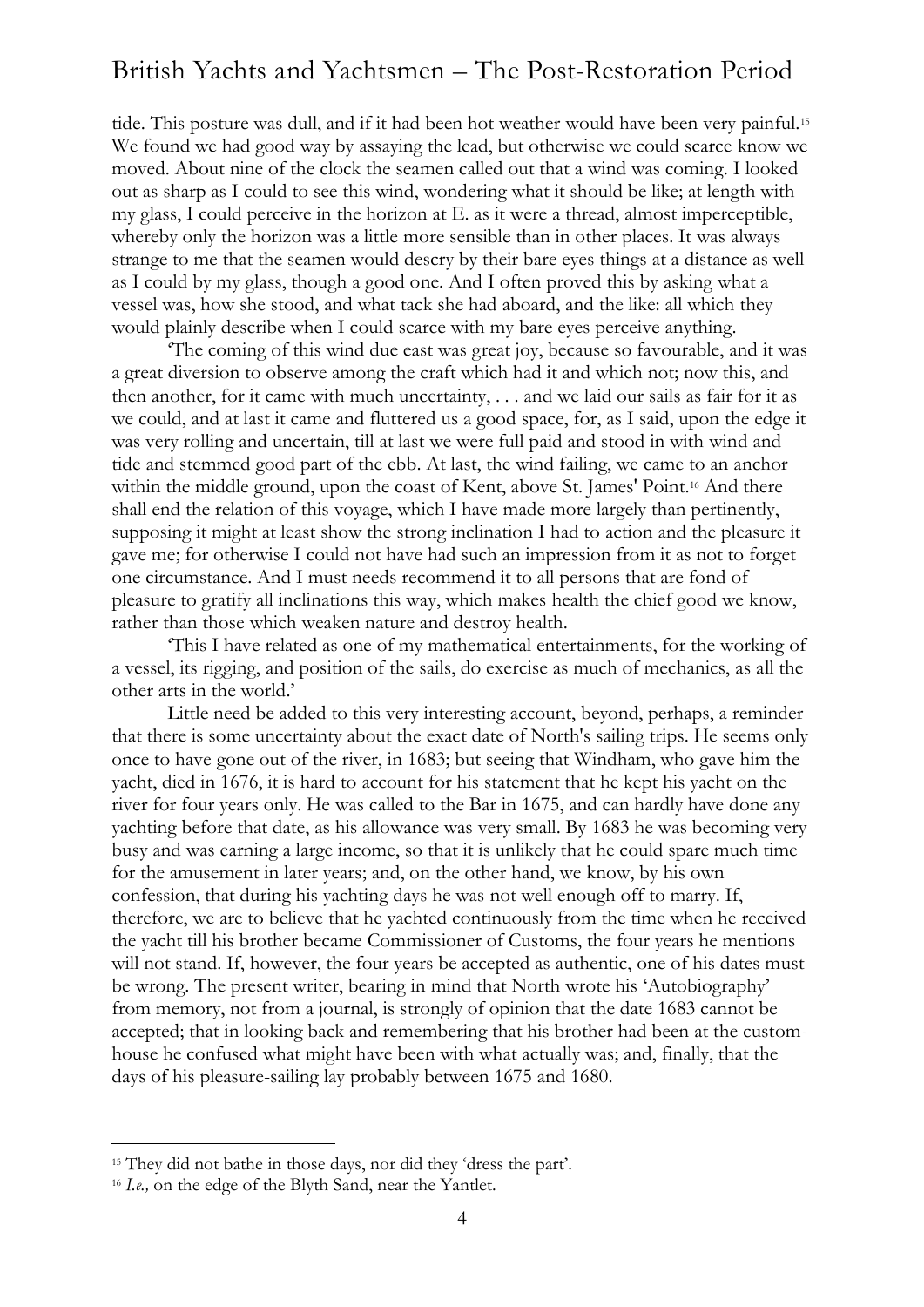Another yachtsman of this period is, thanks to Macaulay, better known to the present generation than Roger North, though his claims to recognition are vastly inferior. He was Peregrine, son of Thomas Osborne, who became in turn Earl of Danby, Marquess of Carmarthen, and Duke of Leeds; and since his own style altered as his father rose in the peerage, it becomes necessary, in order to avoid confusion, to introduce him with all formality. From 1674 he was Peregrine, Viscount Osborne of Dunblane, in the peerage of Scotland, and it is known that, as Lord Dunblane, he had a yacht, or pleasureboat, on the Thames; <sup>17</sup> when in 1689 his father was raised to the Marquisate of Carmarthen, he became by courtesy Earl of Danby, under which title Macaulay introduces him in the adventure shortly to be related; five years later, when the Dukedom of Leeds was conferred upon his father, he became Marquess of Carmarthen, which was his title during his association with Peter the Great. Finally, after his seafaring days were done, he succeeded to the Dukedom of Leeds.

The temptation is strong, however, to say that as a yachtsman he is an impostor. The blame is not his, for we have no reason to believe that he posed as such, but Macaulay's, whose ignorance of everything connected with the sea combined with his usual carelessness to give an utterly false impression of the incidents on which Danby's yachting reputation is based. The first of these is concerned with the Jacobite plot of 1690. The conspirators had chartered a smack, the (*Thomas and Elizabeth* Macaulay calls her the *James and Elizabeth*), in which to sail for France in order to concert matters for a rising. 'Intelligence of what was passing was conveyed to the Lord President. He took his measures with his usual energy and dexterity. His eldest son, the Earl of Danby, a bold, volatile, and somewhat eccentric young man, was fond of the sea, lived much among sailors, and was the proprietor of a small yacht of marvellous speed. This vessel, well manned, was placed under the command of a trusty officer named Billop, and was sent down the river.' <sup>18</sup> Meanwhile, on the night of the last day of the year, the conspirators had slipped away and, in fear and trembling, had passed the guardships in the river and had got below Gravesend. Thinking all safe, 'their spirits rose; their appetites became keen; they unpacked a hamper well stored with roast beef, mince- pies, and bottles of wine, and were just sitting down to their Christmas cheer, when the alarm was given that a swift vessel from Tilbury was flying through the water after them.' So they hid on top of the ballast, where Billop's party found them.

As far as Billop and the conspirators are concerned, the account is true in essentials, but in everything that concerns Danby it is false. The boat which Billop used was not a yacht, she did not belong to Danby, and there was no exciting chase. If we go to the fountain-head for our information,<sup>19</sup> we learn from Billop's evidence that –

'My Lord President told me he heard there were divers persons had papers of dangerous consequence and were going to France. . . . I told my Lord I thought the best way was to go to Woolwich or Deptford, and to take a man-of-war's pinnace with us: upon that, my Lord of Danby being by, said he knew of a boat that he could have, which was my Lord Duke of Grafton's; and my lady Duchess had lent it him and he would go and get it ready. . . . My Lord Danby came to Tower Wharf himself with the boat. . . . We put off from Tower Wharf. It was calm, and we rowed down towards Gravesend. . . I

<sup>17</sup> *Vide* above, p.69.

<sup>18</sup> Macaulay, 'History,' vol. ii., p. 239.

<sup>19</sup> State Trials, vol. xii., trial of Preston and others.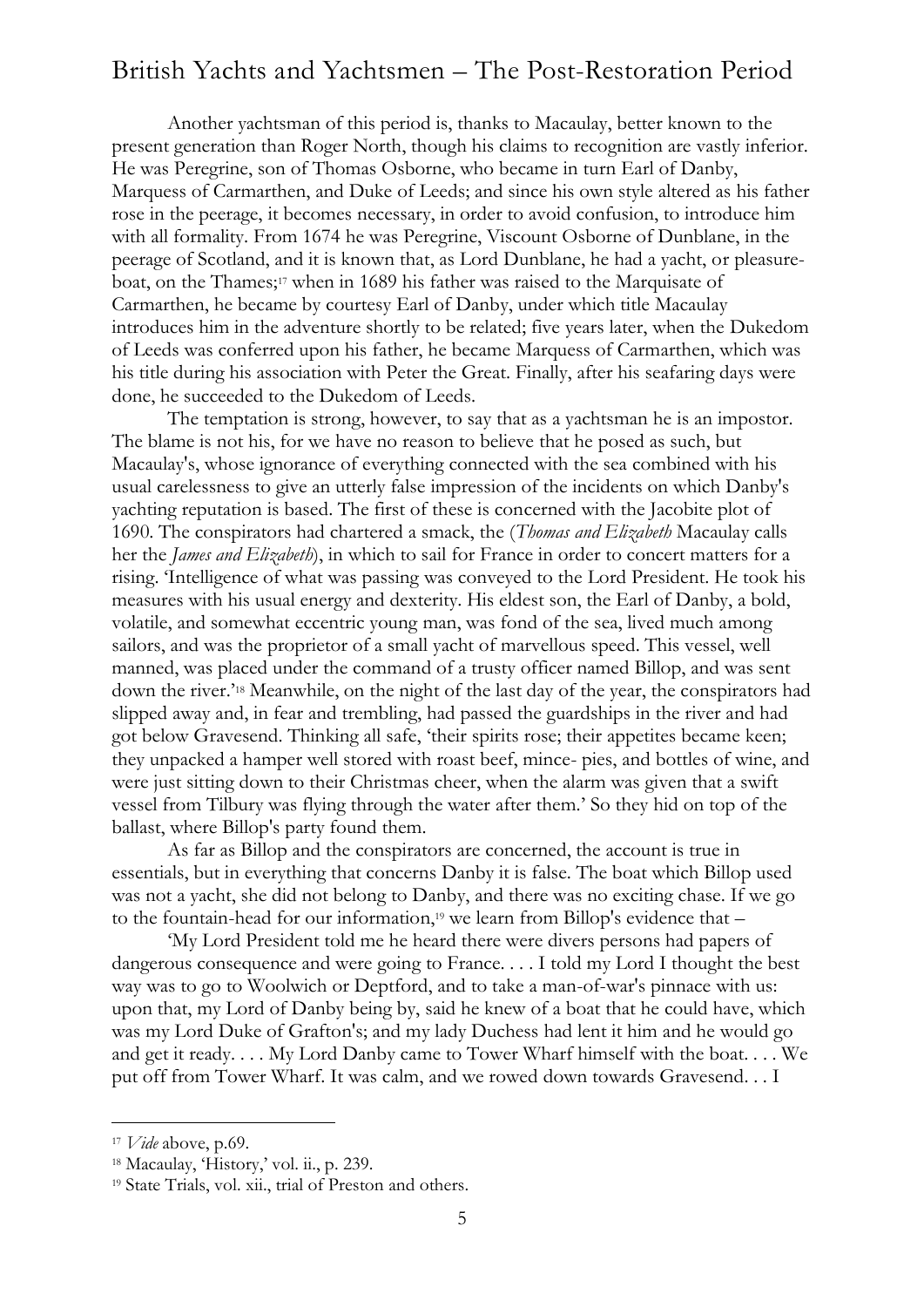was resolved to take them before they were gotten too far; so we rowed away for Gravesend, and afterwards went down into the Hope, and I did judge that no vessel that came from London that tide could be ahead of me.'

He pressed a fisherman who knew the *Thomas and Elizabeth* by sight, and by an artifice got him to point her out to him; then, as the smack came slowly down in the calm weather, he rowed alongside. The conspirators were found lying on the ballast. As one of the crew of the smack said in evidence, 'When I cried that the barge was a-coming, they took the victuals down into the quarters, and there lay they and the victuals atop of them.' It may be added that the victuals included a chicken, not specified by Macaulay. The boat's head was then turned towards London, and she was rowed all the way back. Obviously, there is little of yachting interest here. Indeed, the whole point of the matter was quite unknown to Macaulay. Danby had recently been appointed Colonel of Lord Torrington's First Marine Regiment, in which Christopher Billop was a Captain. This force was very nautical in its organization; and in addition Danby was appointed on January 2, 1691, to be Captain of the man-of-war *Suffolk*, of seventy guns. This post would bring an increase of pay; possibly it was given to him in acknowledgment of the small share he had in catching the conspirators. As a Captain, and afterwards as an Admiral, he had some war service, but failed to distinguish himself. There can be little doubt that Peter the Great made friends with him, not because he was a volatile yachtsman, but because he was a naval officer of rank. In what concerns yachting, as in more weighty matters, Macaulay is not a safe guide.

We have now reached the eighteenth century, and, before giving some notes on the development of rigs which took place, it may be thought advisable to give some details of the royal yachts belonging to the period.

Some of them lived to almost fabulous ages, thanks to the radical way in which 'rebuilding' was carried out, and one, the *Princess Mary*, which was not built in England, and is not in Charnock's list, is stated to have broken all records for age. She came over with William III. in 1688. She was sold out of the service in or about 1750, and became a trader, being renamed *Betsy Cairns*; in the nineteenth century she was still running, having by then become a collier, of course brig-rigged, and the disclosure of her history<sup>20</sup> suggested the clever couplet -

'Behold the fate of sublunary things;

She exports coal, that once imported Kings.'

In 1827 she was lost at the mouth of the Tyne, being then 8o feet 3 inches long, 23 feet beam, 6 feet 6 inches high between decks, and carvel-built. Though it is possible that she was rebuilt, there is no record of the fact. The *William and Mary* also lasted into the nineteenth century, but she is known to have been rebuilt.

The list, which is taken from Charnock<sup>21</sup>, is not quite complete for the end of the period, for it does not include such craft as the *Royal Sovereign* or the still later *Royal George*. Such vessels, however, are of very little interest to this inquiry; indeed, none of the yachts on the list were used as Charles II. would have loved to use them. They carried royalty or ambassadors as occasion arose; but they did little that could strictly be classed as pleasure-sailing. On one of the rare occasions when George III. took his pleasure afloat, in the summer of 1791, the *Juno* frigate was chosen to serve as a yacht, and took the

<sup>20</sup> A.H. Clark, chap. vi.

<sup>21</sup> 'Marine Architecture', vol. iii., p. 272.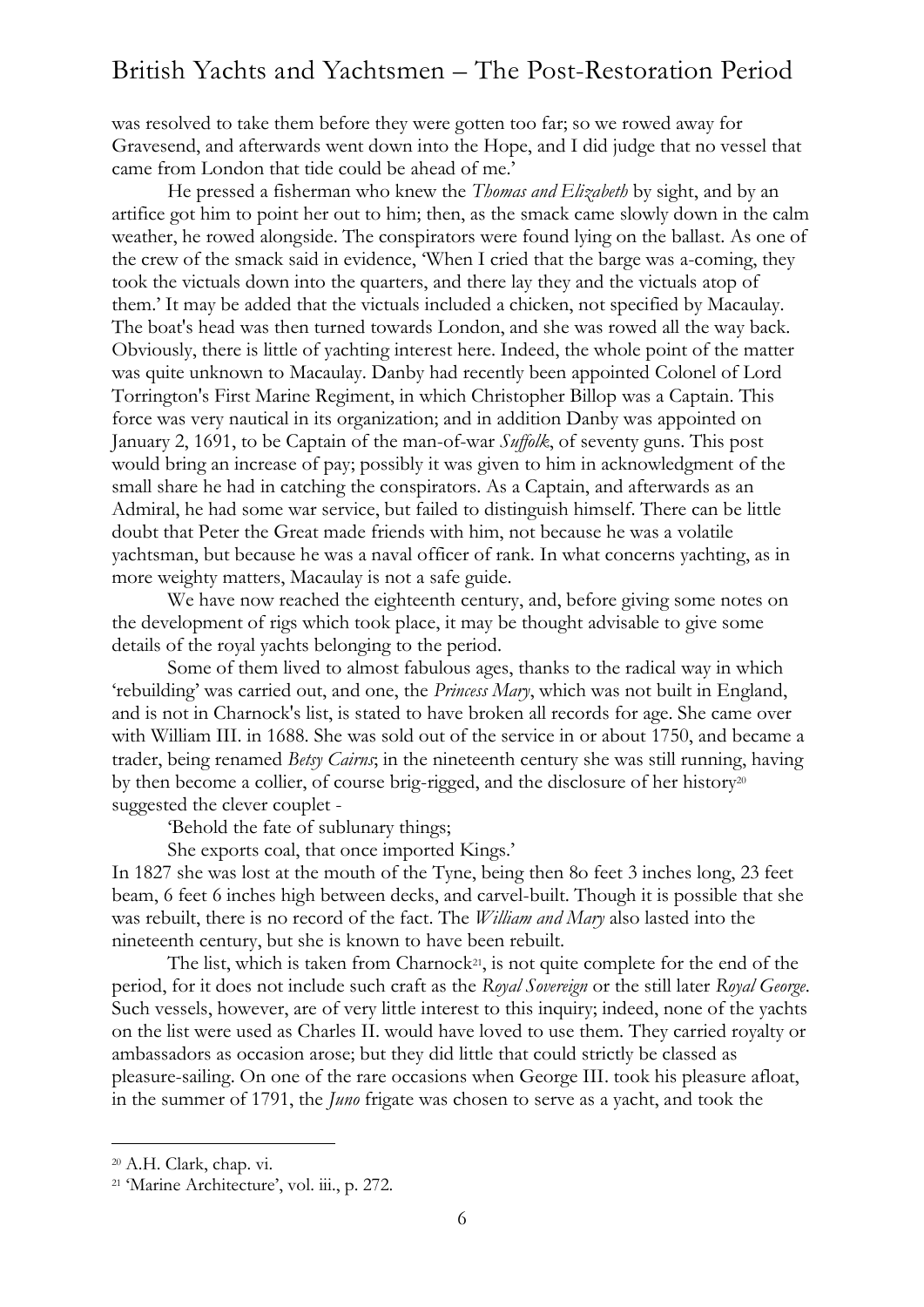Royal Family on board daily. The programme was always the same, to cruise about Portland Roads, and to land the royal passengers in the evening. The King, Queen, and Princesses enjoyed themselves on board, as we are told by Byam Martin, who was an officer in the *Juno*, but Captain Hood, commanding the ship, found himself saddled with the heavy expense of their entertainment, amounting in six weeks to  $f(700)$ . It was a shameful omission on the part of the Admiralty,' wrote Byam Martin, 'not to provide against so serious a loss. In after-times the yachts were very properly brought into use on such occasions, and all expenses defrayed by the Board of Green Cloth.'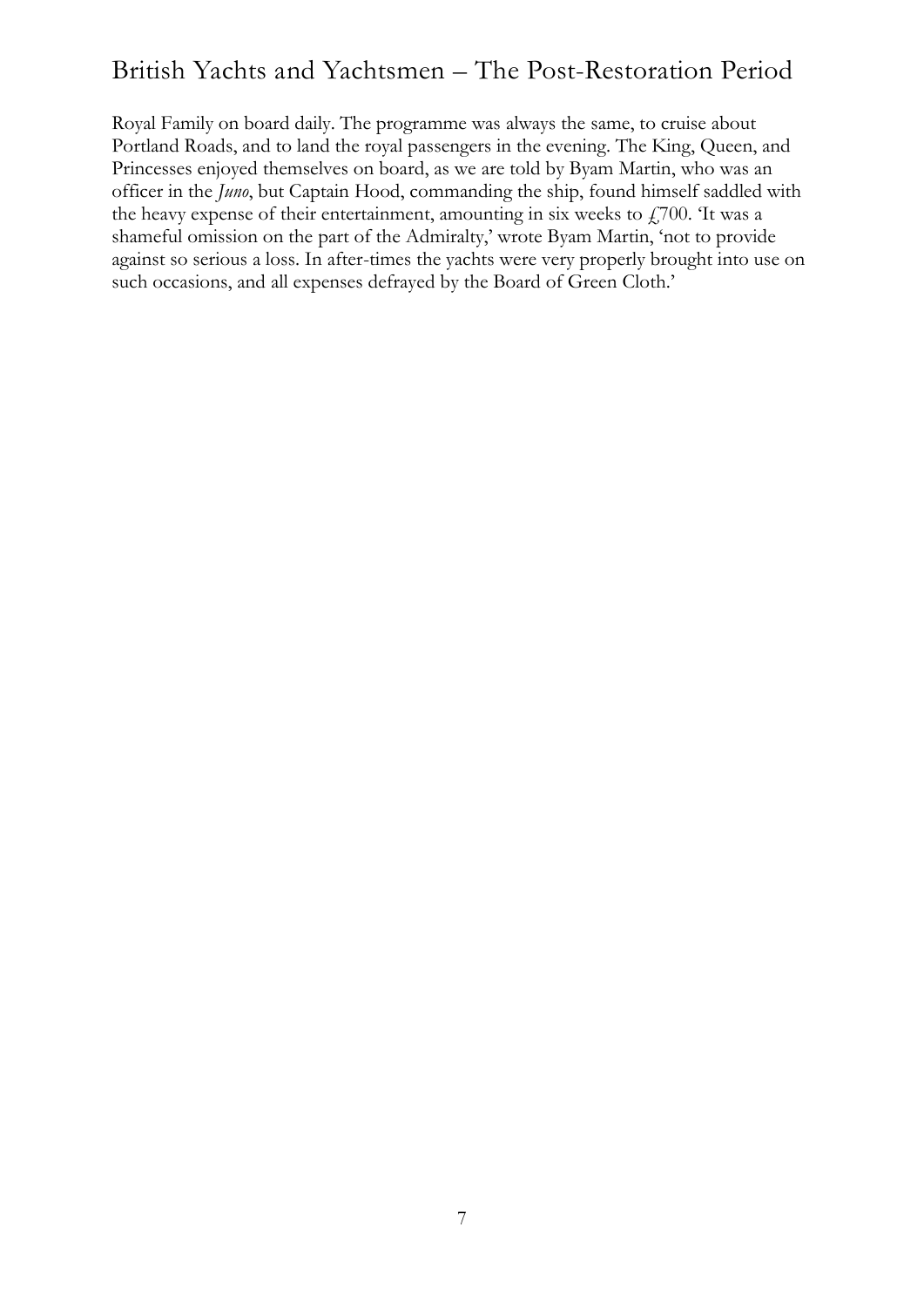### Royal Yachts of the Eighteenth Century

| Name                | Gun-<br>deck. | Keel.                             | Breadth.           | Depth.          | Tons. | Men. | Guns.          | Date. | Where<br>Built. | Builder.        |
|---------------------|---------------|-----------------------------------|--------------------|-----------------|-------|------|----------------|-------|-----------------|-----------------|
|                     | Ft in         | Ft in                             | Ft in              | Ft in           |       |      |                |       |                 |                 |
| William and<br>Mary | 76 6          | $61\,5\frac{1}{2}$                | 21 7               | 96              | 152   | 40   | 8              | 1694  | Chatham         | R. Lee          |
| Medina              | 52 10         | 42 10                             | 170                | $86^{1/4}$      | 65    | 10   | 6              | 1702  | Portsmou<br>th  | $\frac{1}{2}$   |
| Bolton.             | 532           | 380                               | 146                | 76              | 42    | 12   | 6              | 1709  | Portsmou<br>th  | T. Podd         |
| Princess<br>Augusta | 738           | $57\;7\frac{1}{2}$                | $22\,6\frac{1}{4}$ | 96              | 155   | 40   | 8              | 1710  | Deptford        | J. Allen        |
| Queenborough        | 51 6          | 373                               | $15\ 2\frac{1}{2}$ | 67              | 46    | 7    | 6              | 1718  | Sheerness       | J. Ward         |
| Catherine           | 766           | 61 6                              | $22\;4\frac{1}{4}$ | 96              | 161   | 40   | 8              | 1720  | (Rebuilt)       | R. Stacey       |
| Fubbs               | 769           | 61 0                              | 220                | 98              | 157   | 40   | 8              | 1724  | (Rebuilt)       | $ -$            |
| Mary                | 766           | 61 6                              | 224                | 98              | 164   | 40   | 8              | 1727  | Deptford        | R. Stacey       |
| Chatham             | 59 6          | 470                               | 173                | 76              | 74    | 9    | 6              | 1741  | Chatham         | J. Ward         |
| Portsmouth          | 59 6          | 48 3                              | 180                | 86              | 83    | 10   | 6              | 1742  | Portsmou<br>th  | P. Lock         |
| Royal<br>Charlotte. | 90 0          | $72\;2\frac{1}{2}$                | 247                | $11\ 0$         | 232   | 70   | 10             | 1749  | Deptford        | J. Holland      |
| Dorset              | 780           | 64 10 <sup>1</sup> / <sub>2</sub> | 21 11              | 10 10           | 164   | 50   | 8              | 1753  | Deptford        | Sir T.<br>Slade |
| Plymouth            | 64 6          | 52 6                              | 17 10              | 100             | 88    | 10   | 6              | 1755  | Plymouth        | Bucknall        |
| William and<br>Mary | 769           | $62\ 10^{1/4}$                    | 228                | 10 <sub>1</sub> | 171   | 40   | 8              | 1765  | Deptford        | (Rebuilt)       |
| Plymouth            | 640           | 52 71/4.                          | 186                | 10 <sub>1</sub> | 96    | 10   | $\overline{a}$ | Ç     | Plymouth        | (Rebuilt)       |
| Augusta             | 80 6          | 64 11 <sup>3</sup> / <sub>8</sub> | 23 1 1/4           | 10 11           | 184   | 40   | 8              | 1770  | Deptford        | (Rebuilt        |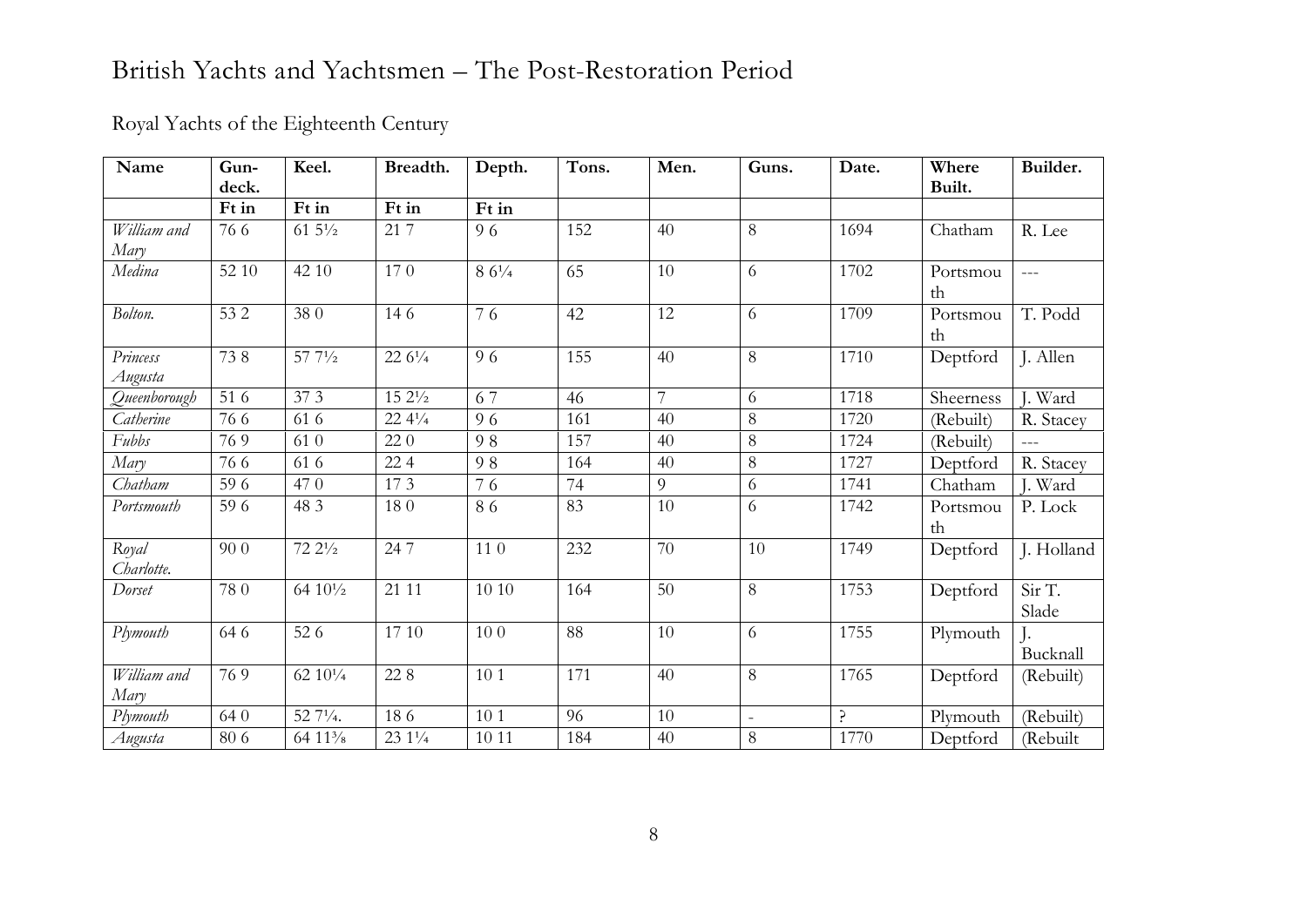It will be noticed that the size of the yachts has grown considerably since Charles II.'s time, and with the growth in size came a change in rig. The smaller yachts were still rigged in smack fashion - that is, with a gaff mainsail without a boom, two head-sails, and a square topsail; but from the very beginning of the century the larger yachts were rigged as ketches.<sup>22</sup> The old ketch rig would seem sufficiently appalling to a modern yachtsman, both in appearance and in handiness. The readiest way of describing it is as a full-rigged ship with the foremast taken out. Thus the mainmast was amidships, and, as the bowsprit was steeved up in the orthodox old-fashioned way, the luff of the jib was nearly horizontal. The only fore and aft sails were a microscopic mizen - the mizen topsail being square - and the headsails. The fore and aft sail on the mainmast came very much later. It seems strange that such odd-looking crafts could sail, but we have every reason to believe that they could. The last of them endured till well into the nineteenth century. From the middle of the century onwards till the introduction of steam the royal yachts were fullship-rigged, and therefore less interesting to us here.

A French writer at the beginning of the eighteenth century, in a book<sup>23</sup> compiled chiefly from Dutch authors, referred to yachts as 'small vessels which the English use for pleasure and for war. They are also much used in Holland.' He gives dimensions of the Dutch yachts, which were much smaller than those in the English table, and he mentions no yachts belonging to other nations.

In 1750<sup>24</sup> yachts were defined as having 'one mast with a halfspreet or smack sail, and sometimes ketch fashion.' This was true only until the ship rig for the larger yachts came in, as it seems to have done while Blanckley's fingers still held the pen. The ketch rig, however, continued to hold its own for smaller craft, as is clear from Falconer and many other writers of the second half of the century. The best account of yachts at the time of the American War comes, naturally enough, from a French writer,<sup>25</sup> for throughout the eighteenth century it will uniformly be found that in all that belonged to the shipbuilder's art the French experts bore the palm, just as the Dutch did in the seventeenth century. Yachts, then, according to Lescallier, are an English type. They are usually very light, and are used for short passages or cruises. Their distinctive rig comprises a mainmast, a mizen, and a bowsprit, with the same sails as a ketch; then the sole difference between a yacht and a ketch is that the former is decorated, very lightly rigged, built for speed, with good accommodation, and that the ketch, on the other hand, is built for trade. The Lords of the Admiralty, etc., and many private persons of good fortune, even such as have no connection with the navy, have yachts of from 60 to 8o tons, in which during the fine weather they cruise on their coast, cross to France, to Holland, and sometimes even to Lisbon and Cadiz.

The royal yachts have three masts and the same sails as a ship, but their masts and spars are very slender - as few blocks are used as possible; they are rigged very handily, and as lightly as can be. Sometimes men-of-war make the mistake of copying this style of running gear. He then runs off into a description of the carving and gilding on the royal yachts, into the details of which we need not follow him.

<sup>22</sup> Vide Sutherland, 'England's Glory,' p.8.

<sup>23</sup> 'L'art de bâtir les Vaisseaux,' 1719, vol. ii., p.18.

<sup>24</sup> Blanckley, 'Naval Expositor,'.

<sup>25</sup> Lescalier, 'Vocabulaire,' 1777, pp. 286, 287.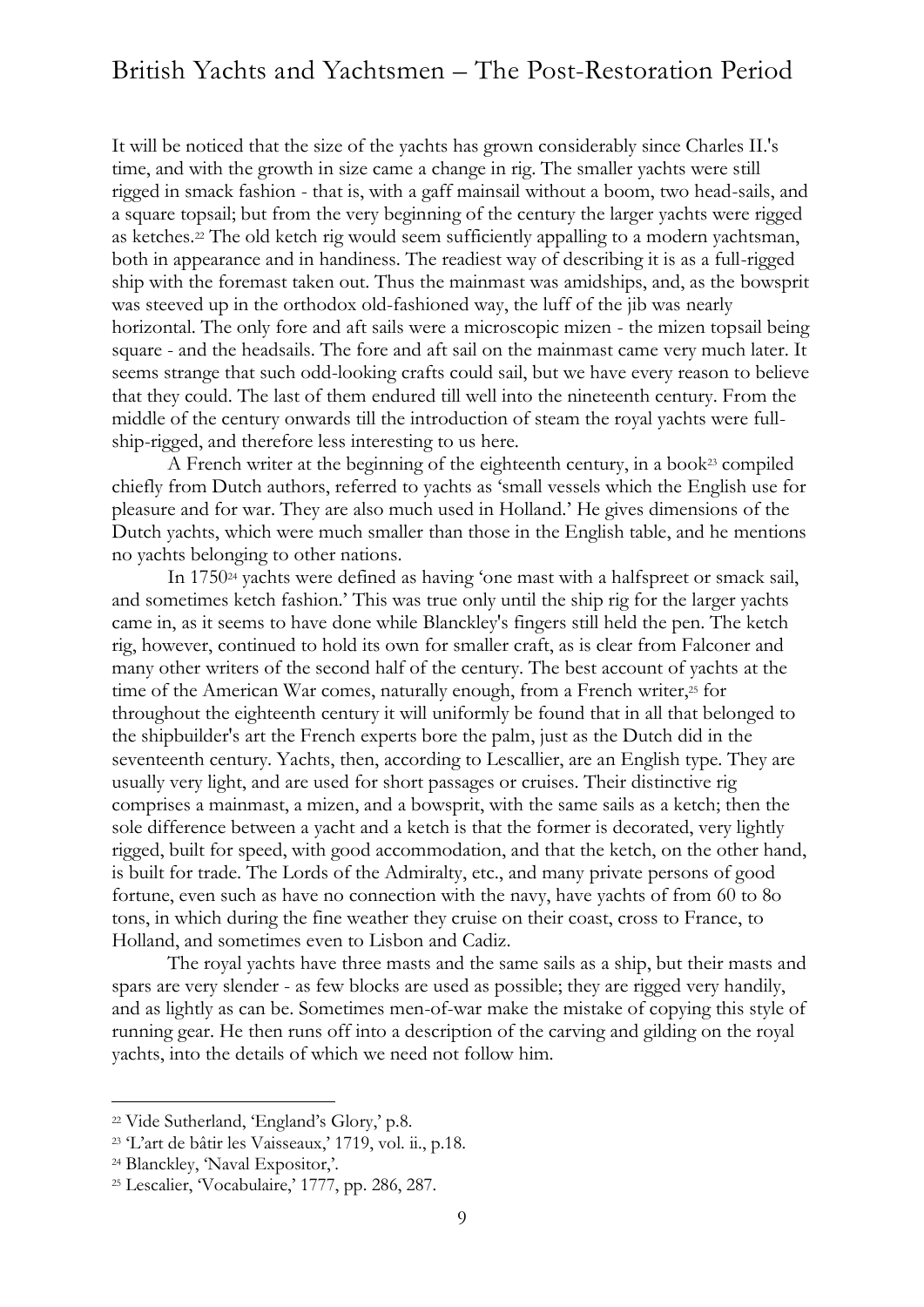As far as rigs are concerned, the interest of the eighteenth century lies, not in those vessels which were officially styled yachts, whose development, as we have seen, proceeded along sufficiently obvious lines, but in the rise to favour of new types. It is customary to speak of the schooner, the lugger, the cutter, and possibly the sloop, as having been introduced at this time; and it seems hitherto to have escaped notice that in this instance, as in most cases, tradition is probably wrong. To begin, then, by quoting the tradition. In 1713 the first schooner was built by Andrew Robinson at Gloucester, Massachusetts; up to the time of her launch her constructor had not made up his mind what to call her, but as she took the water a bystander cried: 'Look how she scoons!' Robinson caught at the suggestion and said: 'A schooner let her be.' The present writer must confess that, long before he had occasion to inquire into the truth of this fable, its inherent improbability repelled him. The entry of the cutter into England was, as we are told, less dramatic. The type existed in France, and in 1761 a cutter taken from the French was bought into the Royal Navy as the *Swift*. She was the first vessel of that class to appear in England. Similarly, the first English lugger was *La Gloire*, taken from the French in 1781.

It would be satisfactory to make sure of the origin and derivation of the word 'schooner.' On the face of it it looks Dutch; but hitherto no one seems to have traced any early Dutch use of the word. That, however, is no valid argument against the prior existence of the thing, as we have already seen in the case of the sprit, the gaff, and other nautical developments. It would, in fact, probably be nearly correct to say that the mere existence of a widely recognised name for a thing is proof that the thing itself has for long existed. We know that early in the eighteenth century the name 'schooner' became common. It was in general use throughout the American continents, from beyond Cape Horn to the New England States, by 1740, and it was well known in England, as the lists of shipping in the *Gentleman's Magazine* prove. Even from such evidence it would be reasonable to infer that the rig, as distinct from the name, was older than 1713, but it would not be fair to assume this as a fact without concrete testimony. Fortunately, such testimony exists.

It will perhaps be universally agreed that the full schooner rig implies two gaff sails, the after sail not being smaller than the fore, and a headsail set on a bowsprit. There are many variants of the rig, and there always have been variants; but the description suggested includes all the essentials of a schooner. On the other hand, it would hardly be admissible to speak of a craft without headsails as a schooner, though, in tracing the evolution of the type, it is fair to speak of her as an embryonic schooner if she fulfils the other requirements. We know from illustrations of 1630<sup>26</sup> and thereabouts that small craft rigged with two gaff and boom sails, the main stepped nearly amidships and the fore almost on the stem head, and with no bowsprit or headsails, were fairly common in Dutch waters. Strangely, however, the type seems to have died out. It is possible that Petty's first catamaran had some such rig; she certainly<sup>27</sup> had two pole-masts, placed as in a schooner, and a bowsprit; but it is not until 1697 that we meet with an undoubted schooner, though long boats with two fore and aft sails were common in the seventeenth

<sup>&</sup>lt;sup>26</sup> Mr. Clark reproduces one belonging to 1638; there are others in the British Museum.

<sup>&</sup>lt;sup>27</sup> According to Dr. Birch's illustration. It does not seem out of place to mention that in 1898 two Frenchmen in Madagascar had a three-float catamaran, 20 feet long, schooner rigged, and carrying 640 square feet of sail. On a reach she could do 10 knots; she had no leeboards, but was very weatherly, and she was so good a sea-boat that she was used as a lifeboat.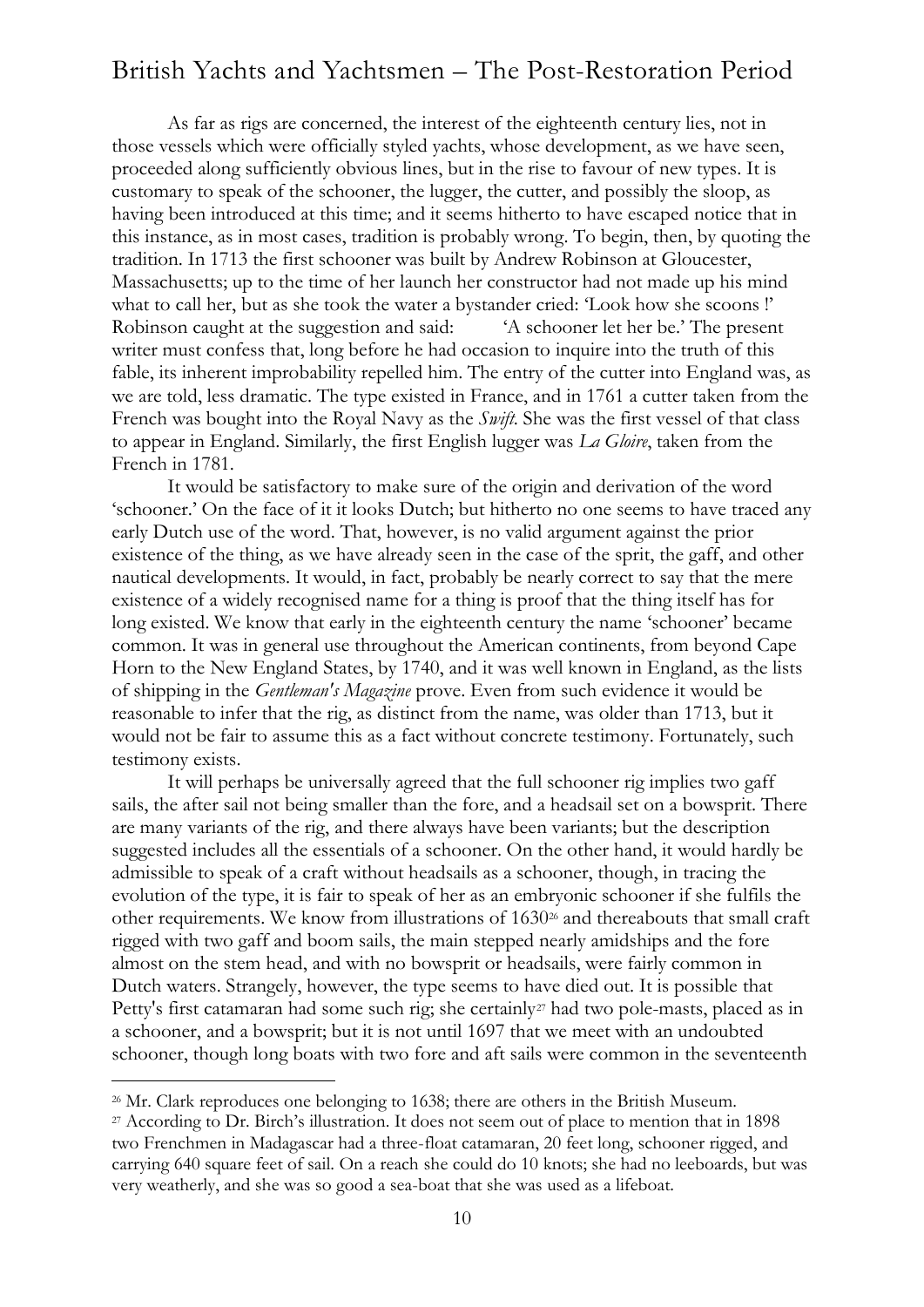as in the eighteenth century. The plate that establishes the fact that the rig was not invented at Gloucester in 1713 is by an English engraver, J. Kip. It will be found in vol. i of the 'Nouveau Théâtre de la Grande Bretagne'; it is dated 1697, and it shows a fully developed schooner, as defined above, sailing on the Thames. An Englishman may draw such satisfaction as he can from this fact. It certainly proves that the rig was not turned out ready made in America sixteen years later; but it does not completely solve the riddle as to who first added the essential headsail. Certainty in such a matter is, however, almost impossible of attainment, and, until definite evidence to the contrary is produced, it is allowable to claim the rig as English. That the name sounds Dutch need not weaken the English claim to have invented the rig.

But it is clear that the schooner was not a popular rig in England until towards the close of the eighteenth century. As late as 1777, Lescallier spoke of the rig as characteristically American, and we know that schooners, as well as sloops, swarmed in American waters at an early date. They were of all sizes - small craft without topsails, large vessels of some 200 tons with a square topsail on each mast. The day of the fore and aft topsail had not yet dawned; but even without it the rig proved advantageous for sailing with side winds, as in the trades of the West Indies. The same natural cause has of late years brought about the abnormal development of American schooners, producing five, six, and even seven masted craft, such as would be most undesirable in European waters.

Little need be said about the sloops. The term, to be sure, is one that admits of much confusion, a definition, or rather description, of it as late as 1750 saying that 'Sloops are sailed and masted as men's fancies lead them, sometimes with one mast, sometimes with two, and with three, with Bermudoes, Shoulder of Mutton, Square, Lugg, and Smack sails; they are in figure either square or round sterned.<sup>28</sup> This includes in reality all small craft not otherwise named; and though it is undoubtedly true that a cutter-rigged vessel with a standing bowsprit and a jib stay - a type common both in England and America in the early eighteenth century - would be called a sloop, yet it must be remembered that the contemporary use of the term 'sloop' by no means necessarily implied a vessel of this class. It might imply a man-of-war sloop, which would be ship, snow, or brig rigged, and it might mean also what we would now call a cutter.

However, there is no doubt that the rig of gaff and boom mainsail, with two headsails, dates back to the seventeenth century. To go no further back, it will be remembered that Roger North's boat had these sails. The point now is to distinguish between the sloop and the cutter before 1761, and to account for the introduction of the term 'cutter' as applied to this type in that year. It is easy to be overprecise. Nowadays, of course, the characteristics of each type are cut and dried; but 200, or even 100, years ago men thought less of what was the exact name to be given to any particular ship or boat. The confusion as to the meaning of sloop has been referred to. Yawl is another term of varying meaning; cutter to this day is another; and an extreme instance will be found in the term 'lugger,' which includes everything intermediate between the three-masted topsail fishing craft of Calais and Dunkirk and the gunter lug sharpies of the Upper Thames.

But although the early differentiation between cutters and sloops seems of small moment, it is at least certain that the cutter, in the most orthodox modern sense, existed

<sup>28</sup> Blanckley, 'Naval Expositor.'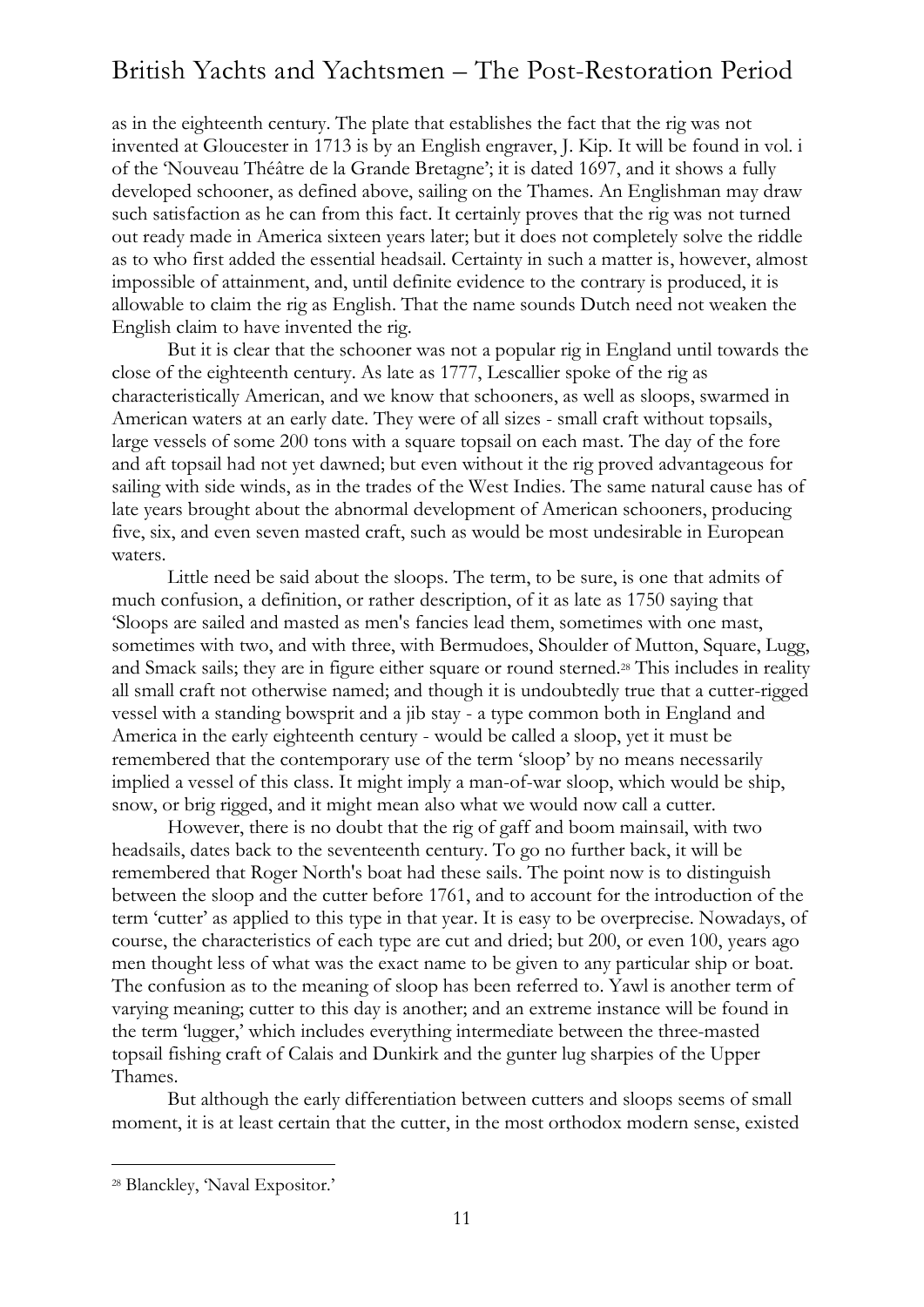before the name figured on the Navy List. It would seem from illustrations that even Charles II.'s yachts had at least some of the necessary characteristics. They were not sloops by our modern definition, for they had no jib stays; they were not cutters, for they had no boom, and they had, in all probability, fixed bowsprits. Roger North's boat went nearer, for she had a boom. If she had a running bowsprit she was certainly a cutter. But, unfortunately, the owner did not think that such a point was worthy of notice, and we shall never know. The presumption, however, is that she had a standing bowsprit, for it is natural to suppose that the reeving bowsprit was copied from the jibboom of great ships. And we know that it was only in the first few years of the eighteenth century that the jibboom began to displace the spritsail topmast in great ships. In this connection it may be mentioned that the horizontal cut jib first appears in a great ship of 1720. In this year, too, we find that the boats of the Cork Water Club set their jibs flying and had booms; but their bowsprits were steeved, and may therefore be decided to have been fixed. The type reached very near to the cutter ideal, but did not quite attain it. After this date we might expect to find running bowsprits on the lines of the ship's jibboom - fishermen often call a running bowsprit a jibboom to this day - and, in fact, we do find them so fitted. The tilt-boats of the Lower Thames in the middle of the century were undoubtedly cutter-rigged vessels in every particular.

What, then, is the meaning of the introduction of the name 'cutter' in 1761? Probably that the confusion of the term 'sloop' had come to be recognised. It had recently been complicated by the introduction of the rating of ships below the size of frigates as sloops in the Royal Navy, and it was therefore impossible to continue to describe miscellaneous small craft as sloops, still less to give the name to one distinctive rig. But the cutter-rigged vessel had developed rapidly at this time, the earliest of those on the Navy List being almost identical in length, beam, and tonnage with the large yachts of Charles II.'s reign. Its characteristics were sufficiently marked to allow it to be regarded as a standard type, and a type consequently it became in virtue of its official baptism at the hands of the Navy Board. But the baptism did not create the type, any more than the ceremony at the font creates the child, or the naming function builds the battleship. The cutter existed in an unrecognised form for an unknown number of years before 1761. From this date, however, the modern meaning of the term begins. A cutter was a onemasted vessel with a gaff and boom mainsail, a forestay-sail, a jib set flying, and a running bowsprit. The Navy cutters, and all cutters of any size, had also a topsail or a topsail and a topgallant, but these were almost invariably square sails until well into the nineteenth century. The fore and aft topsail was seemingly never used instead of a square topsail in the eighteenth century; but it was on rare occasions set as a save-all in addition to the square topsail after about 1770. The gaff topsail, for practical purposes, may almost be regarded as the invention of the great yachting clubs. They inherited the germ of it, to be sure, but its development was undoubtedly due to the rise of yacht-racing in the nineteenth century. The old cutters, it may be added, knew not the spinnaker. For running they set a square sail flying, as a topsail schooner does to-day; they also used studding sails, and occasionally royals. A case is known of a cutter in the Mediterranean during the great wars setting not only royal, but royal studding sails, skysail, and moonraker. Such a rig would excite merriment in the Solent in 1907, but a hundred years ago it was not flagrantly abnormal.

The only remaining fore and aft rig is the lugger, but happily the lug rig has never been popular for yachts. It is therefore unnecessary to examine carefully into its origin,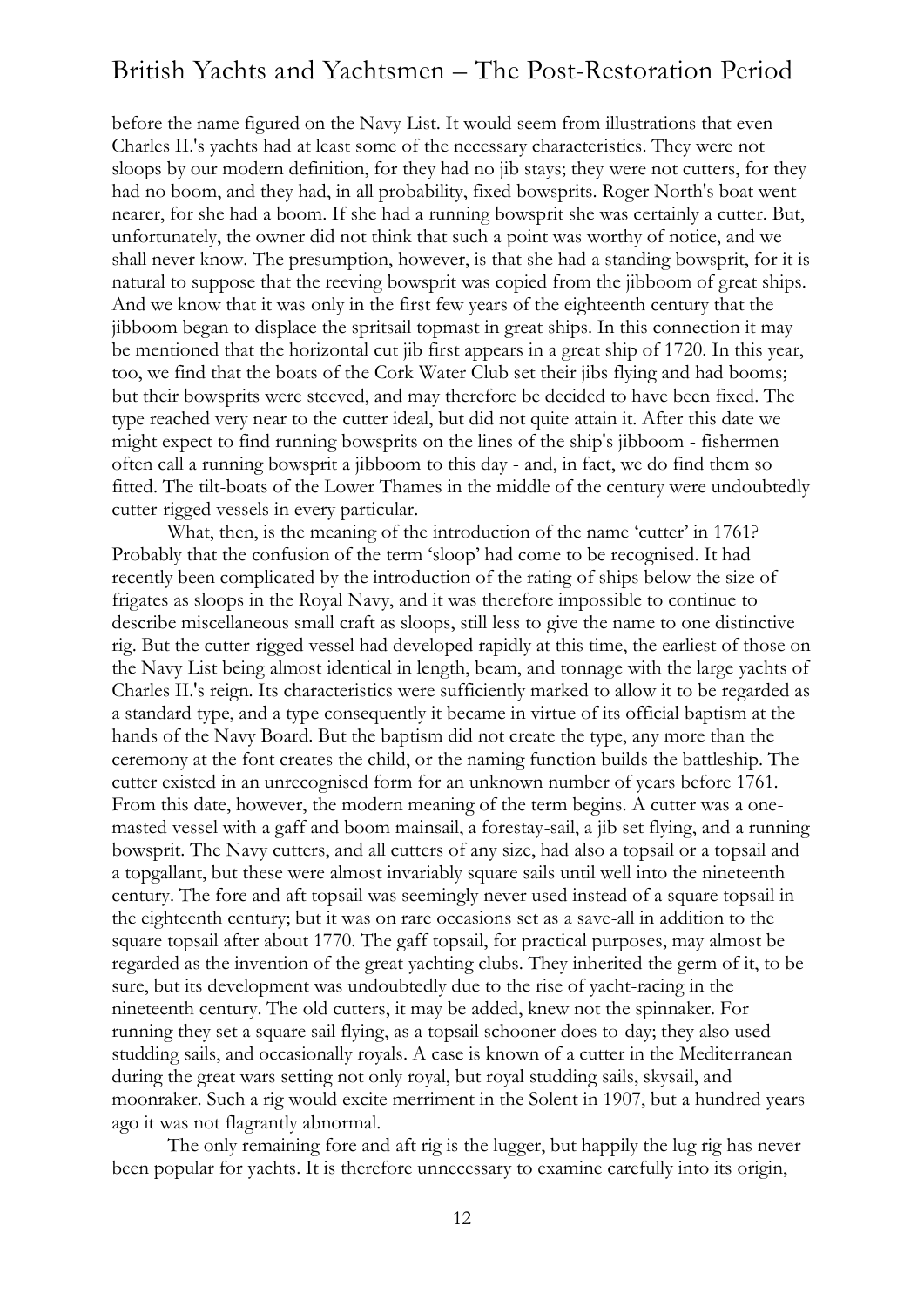which is fortunate, for of all rigs it presents the most insuperable difficulties. The name dates back only to the middle of the eighteenth century, when it seemingly did not necessarily imply what we call a lugsail. Some bold men have spoken of the ships of the Vikings as lug-rigged - a contention which it would be hard to support. Some have supposed that the thing came in with the name in the eighteenth century - a quite unjustifiable assumption. The fact would seem to be that the origin is hidden in the darkness of the Middle Ages; there is an undoubted lugsail in Wagenaer,<sup>29</sup> and there are others among Kip's engravings of about 1700, but what names they, or the ships that carried them, bore in the mouths of the men of those dates remains at present undetermined.

We have seen that the official adoption of the cutter type, which had existed hitherto without a separate name, coincided with the determination to build no more 'yachts' of the old rig, and that this took place in 1761. It may perhaps be of interest to point out that one of the best-known of nautical novels - Captain Marryat's 'Snarleyow' is certainly responsible for some of the misapprehension which has existed concerning the antiquity of the cutter type. Among other anachronisms, Mr. Vanslyperken was made to carry on his nefarious practices in a cutter in 1690. Marryat was no student of antiquities, or he would have put his villainous hero in command of a yacht, not of a cutter, and would have avoided other similar steps, the detection of which gladdens the hearts of the hypercritical. Before proceeding to explain the meaning of this rise to favour of the cutter, it will be apposite to trace the development of the centre-board, which, though it has never become popular in this country, save for small pleasure-craft, was introduced in the hope that it would do much to improve the sailing of all types of vessels.

The idea seems to have slumbered for more than 100 years, from the time when the Royal Society was asked to consider 'a versatile keel'; and the earliest centre-board constructed was not 'versatile,' but corresponded far more nearly to William Bourne's 'devise,' of which an account has been given.<sup>30</sup> In 1774 a boat with one long lowering keel was built for Lord Pery at Boston; but the hoisting of so great a weight was clumsy, and we may suppose it to have been very liable to jam, for it was not repeated, and when, fifteen years later, a centre-board cutter was constructed for the Navy, it was decided to give her, not one, but three keels, similar to those which were used in Commodore Taylor's small yacht *Cumberland*. The *Cumberland* had five, but the Navy cutter, which was named the *Trial*, had three, of the type that we should now call dagger plates. There was a small one aft for running, as in some modern lifeboats, there was a large one amidships, and another small one forward. Thus fitted, the *Trial* sailed against other cutters of the Royal Navy in 1790, and easily beat them all on every point of sailing.<sup>31</sup> When on a wind all the keels were kept down, the after-keel was used in wearing, and the forward one was found of much service in tacking. But centre-boards of this type never came into common use, though they were fitted seven years later to a brig, the *Lady Nelson*. The first pivoted centre-board belonged to the new century, being invented, or reinvented, in 1809 by Captain Molyneux Shuldham, R.N.,<sup>32</sup> an officer who afterwards brought forward many other ingenious contrivances, one of which seems to have developed into the balance lug.

<sup>29</sup> 'Speculum Nauticum,' 1585.

<sup>30</sup> Above, Chap. I., p. 29.

<sup>&</sup>lt;sup>31</sup> For an account of these trials, see Charnock, 'Marine Architecture'.

<sup>32</sup> Fulkard, 'The Sailing Boat,' second edition, 1854, p.119 *et seq.*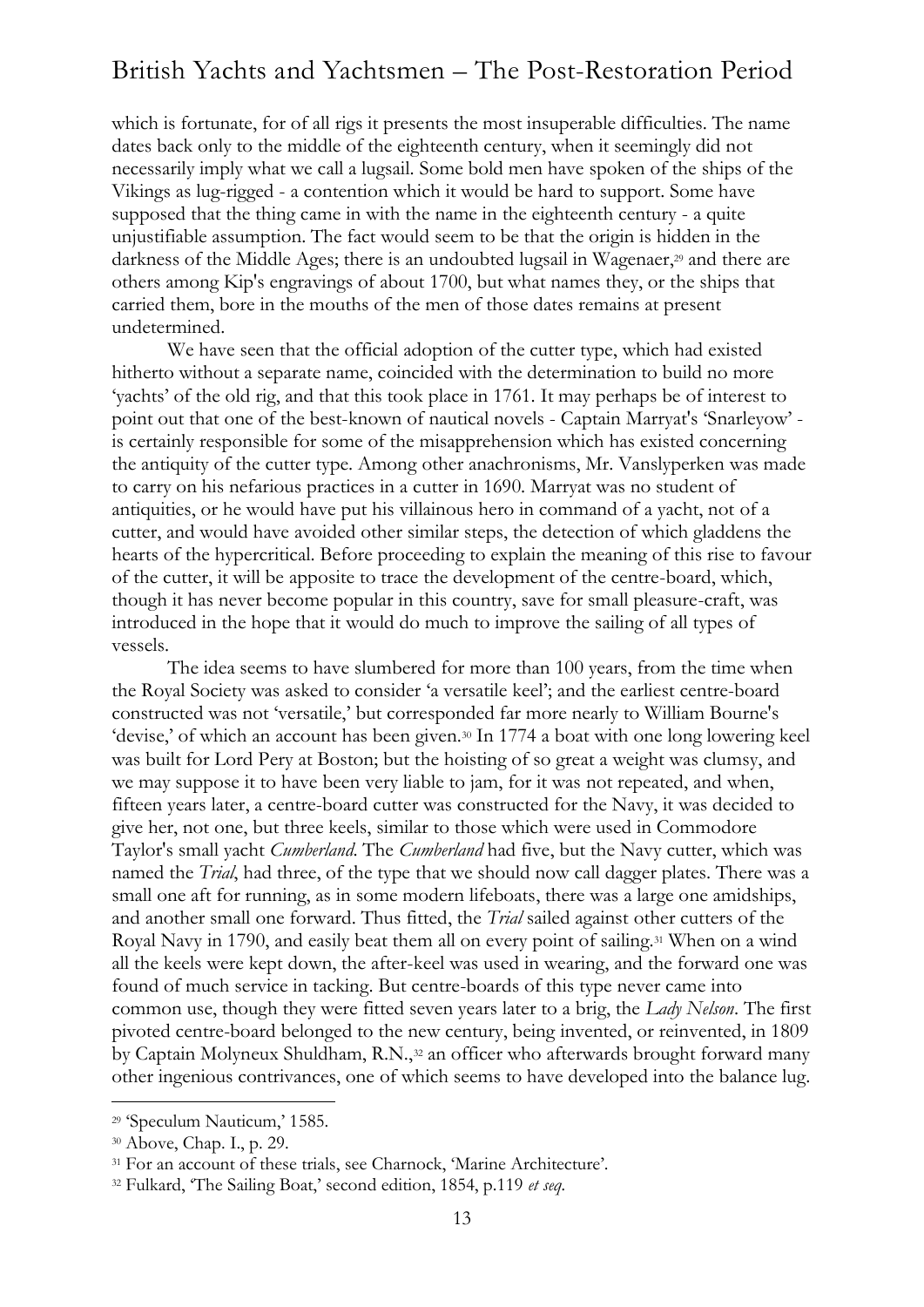An American patent for a 'leeboard through the bottom' followed in 1811, and during the nineteenth century the centreboard gradually forced its way on both sides of the Atlantic. That it became more popular in America than in England was due to hydrographical causes. There was less need to use it here for coasting craft, both because we have for the most part a good depth of water on our coasts, and because we had the barge type with its leeboards available for the smaller class of coasting work.

The reason why the cutter type was adopted suddenly for the Navy is perfectly clear. The adoption was purely utilitarian. Anyone who has even a slight acquaintance with the statutes of the eighteenth century will know what a great plague smuggling was to the authorities, and what varied efforts were made to reduce the evil. Of these, those only need concern us which affected the building of fast-sailing craft, and those which, by treating every vessel not engaged in regular trade as at least a potential smuggler, opposed very serious obstacles to the development of pleasure-sailing.

When it was found that the smugglers were taking pains to develop fast-sailing types, and that nothing in the Navy could be relied upon to catch them, it became imperative to adopt the handiest type of vessel which had been evolved. This, as has been seen, was the cutter, and the chases of smuggling cutters by the revenue cutters have passed into a household word, though it must be confessed authentic details of these exciting races are, to say the least of it, scarce. However, the cutters cruising for the protection of the revenue did not entirely meet the case. The smugglers were driven to new efforts indeed, but these they were quite ready to make. They could afford to build their craft lighter, and to rig and spar them more heavily than the preventive vessels, which had to keep the sea, blow high, blow low; but it must not be supposed, therefore, that the Navy cutters were underrigged. As the following establishment<sup>33</sup> for a cutter of 200 tons shows, they were well equipped to carry a crowd of sail:

|                 | Masts    |                | Yards  |                |
|-----------------|----------|----------------|--------|----------------|
|                 | Length   | Diameter       | Length | Diameter       |
|                 | Ft ins   | Ins            | Ft ins | Ins            |
| Mainmast and    | 880      | 22             |        |                |
| topmast in one  |          |                |        |                |
| Cross-jack yard | $\equiv$ |                | 580    | $9^{1/2}$      |
| Main topsail    |          |                | 520    | $7^{1/2}$      |
| yard            |          |                |        |                |
| Main topgallant | 44 0     | $9^{3}/_{4}$   | 260    | 6              |
| mast and yard   |          |                |        |                |
| Ditto short     | 350      | $9\frac{1}{2}$ | 130    | $3^{3}/_{4}$   |
| Bowsprit        | 640      | 20             |        |                |
| Jibboom         | 570      | 10             |        |                |
| Main boom and   | 66 0     | $14^{3}/_{4}$  | 120    | $2^{1/2}$      |
| water-sail yard |          |                |        |                |
| Driver boom     | 420      | 8              | 60 0   | $9\frac{1}{2}$ |
| and spread yard |          |                |        |                |
| Gaff and        | 496      | $10^{3}/_{4}$  | 120    | $2^{1/2}$      |
| ringtail yard   |          |                |        |                |
| Storm gaff      | 21 0     | $8\frac{3}{4}$ |        |                |

<sup>33</sup> Steel, 'Elements of Rigging,' 1800, vol. i., p.99.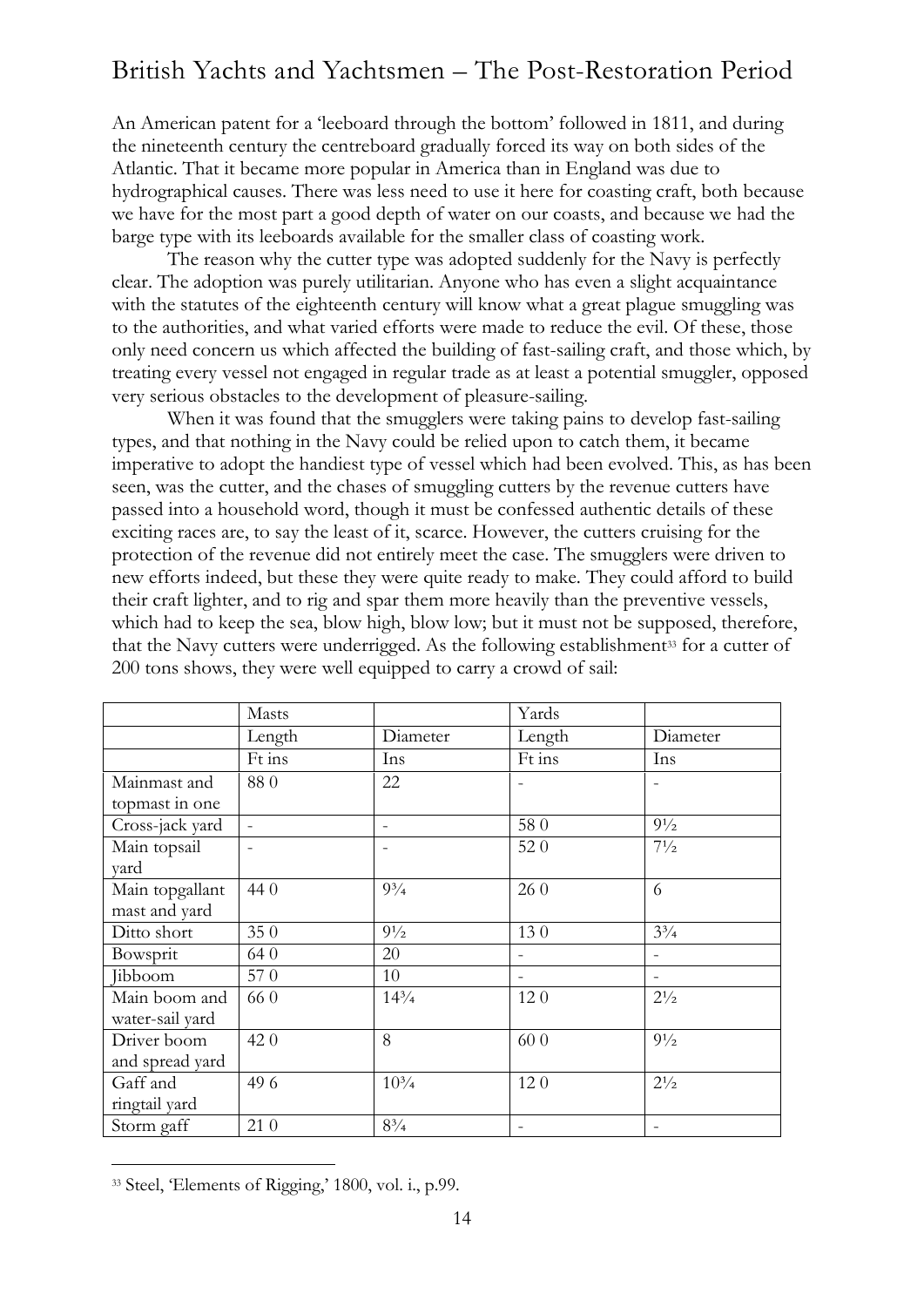The bowsprit and jibboom will excite astonishment, and the ringtail and water-sail will seem strange to those whose knowledge of the cutter rig is limited to the pure fore and aft type.

When it was found that the revenue cutter could not be relied upon to catch the smuggling vessel, the aid of the law was invoked,<sup>34</sup>and in 1784 it was enacted 'That all vessels belonging in the whole, or in part, to any of His Majesty's subjects, called Cutters, Luggers, Shallops, and Wherries (of what build soever), and all vessels belonging as aforesaid, of any other description, whose bottoms are clench work, unless they shall be square rigged, or fitted as sloops, with standing boltsprits; and all vessels belonging as aforesaid, the length of which shall be greater than in the proportion of 3½ feet to 1 foot in breadth, which shall after 1st . October, 1784, be found within the limits of distance, shall be forfeited.'

The law did not, in fact, succeed in putting down smuggling,<sup>35</sup> but we may very well believe that it, and other similar enactments which it would be tedious to quote, succeeded very well in discouraging the evolution of swift-sailing pleasure-yachts. The 'limit of distance' within which 'hovering,' or cruising without obvious business, was disallowed was 4 leagues in 1784. In 1736 it was only 2 leagues, in 1802 it was raised to 8 leagues, and shortly afterwards to 100 leagues. Also, in 1807 a scale of crews for different types of vessel was established. It will be obvious that if the regulations of build and rig made serious yacht-racing impossible, the laws against hovering and the annoyance of constant search by the revenue officers acted as a very serious drawback to cruising, the more so as the law designedly pressed most heavily on small craft.

As concerns yachting, the result was much as we would expect to find it. The earliest racing beyond the limits of harbours was confined to pilot vessels and other fast small craft, which, by virtue of their employment, were exempted by license from the penalties fixed by the law. And the few private yachts which cruised in the Channel and the open sea were of large size. By their size alone they were exempted from some of the disadvantages of the statutes; and it is also reasonable to suppose that their owners, being necessarily men of wealth and of position, were able in that corrupt age to make interest in high quarters in order to be freed from annoyance. But we do not find - nay, rather we recognise the impossibility of - any such widespread pleasure-sailing as at present, when every harbour - in fact, every available strip of beach - has its quota of small privately owned boats. Things were unpleasant enough for the small coasting yacht when the Custom-house men rummaged Roger North's boat and annoyed his crew; as time went on, and the laws grew progressively stricter, the position became frankly impossible.

It is also a matter of some importance to remember that during the long period from 1739 to 1815 England was almost constantly at war. War-time would in any case discourage cruising in open waters, but it could be doubly relied upon to do so, inasmuch as the smugglers saw in it an opportunity for a harvest. They grew more daring, and they added treason of various sorts - such as carrying information to the enemy and helping prisoners of war to escape - to their more venial crimes, with the not unnatural result that the efforts of the revenue cruisers were more strenuous when England was at war than

<sup>34</sup> 24 George III., c. 47, §4.

<sup>&</sup>lt;sup>35</sup> For the state of the coasts see 'Smuggling Days and Smuggling Ways,' by Commander the Hon. Shore, R.N.; Cassells, 1892.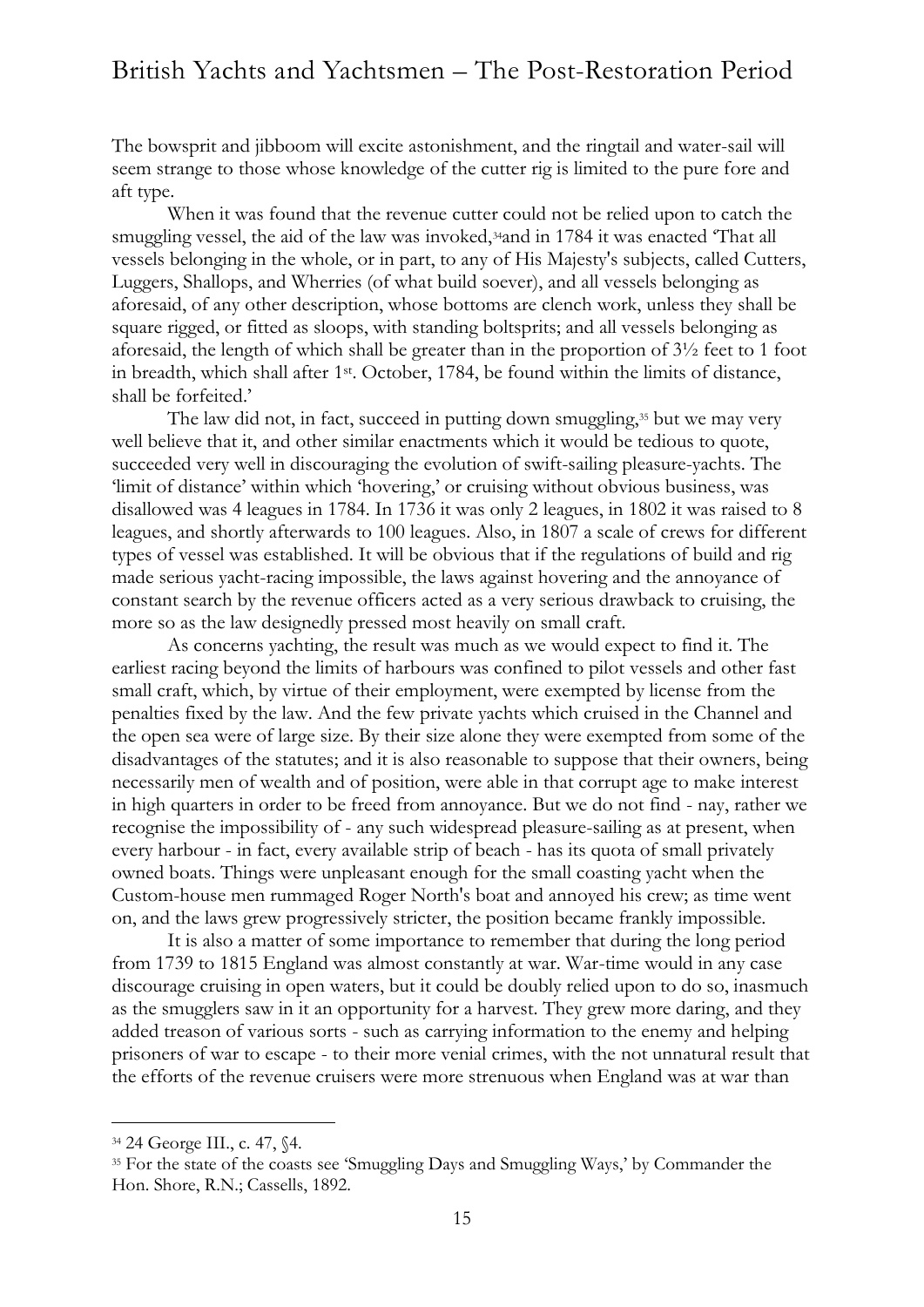during the days of peace. But in all this period peace reigned for only thirty years in all, and never for more than twelve years continuously. We are driven, therefore, to make the most of the few casual mentions which the century affords, and of the doings of sailing clubs in sheltered waters.

The earliest and most interesting of these was the Cork Water Club of 1720, but its quaint pageantry need not detain us here, as it will be dealt with in another chapter. It is an interesting subject for speculation as to whether there was any connection between the ancient rules and constitution which this club boasted in

1720 and the efforts of Sir William Petty; but the suggestion seems to be incapable of proof. In gathering up the loose odds and ends of the century - for preference hitherto unchronicled odds and ends - there is interest in learning that the Duke of Bedford had a yacht in 1743, and that, like a wise man who knew the age he lived in, he gave her over to an Admiralty official, John Russell,<sup>36</sup> to be looked after and fitted out. History is silent as to where the cost of the outfit fell, but it is quite likely that the Navy Estimates were made to bear it in some manner best known to the dockyard officials. 'Your Grace's yacht is now complete, and a beauty she is,' wrote Russell, who in return for his complaisance was able to avail himself of the Duke's permission – 'I shall like very well your taking the yacht wherever you please.' There are other mentions of yachts in the Russell letters. In January, 1750, one of the Navy Commissioners owned a small craft which he modestly called 'a fishing boat,' and in the same year we find Russell's son writing<sup>37</sup> that 'Poor Major Philipp's fine yacht is taken from him, and, I believe, to be sold, as is mine, with several others.'

It is permissible to believe that the 'several others' were among those present at the well-known race of the previous year, when 'on the 1st August, between 1 and 2 o'clock, twelve boats started at Greenwich for the Prince of Wales's Cup, to go to the Nore and back again, which was won by a boat built on purpose, called the *Princess Augusta*, belonging to George Bellas, Esquire, who on receiving the prize generously gave the value of it among the men that worked the boat. In the going down to Woolwich she was 1 mile before the rest, and at the Hope 3 miles; but in coming up, by the shifting of the winds, . . . she came in first by ten minutes, which was next day at 40 minutes past 2. . . It was almost a perfect calm, and not the least damage happened, though the river seemed overspread with sailing yachts, galleys, and small boats.'<sup>38</sup>

The presumption is very strong that the great majority of the 'sailing yachts' were small day-boats, owned by London men, and used almost exclusively for work in the upper reaches and above bridge; otherwise it is difficult to reconcile such a picture with that drawn by Henry Fielding only five years later. Writing of his observations afloat in 1754, he comments on<sup>39</sup> 'the deplorable want of taste in our enjoyments, which we show by almost totally neglecting the pursuit of what seems to me the highest degree of amusement, this is the sailing ourselves in little vessels of our own, contrived only for our ease and accommodation. This amusement, I confess, if enjoyed in any perfection, would be of the expensive kind; but such expense would not exceed the reach of a moderate fortune, and would fall very short of the prices which are daily paid for pleasures of a far inferior rate. The truth, I believe, is that sailing in the manner I have just mentioned is a

<sup>36</sup> 'A Forgotten John Russell,' by M.E. Matcham, p.217.

<sup>37</sup> *Ibid*, p. 298.

<sup>38</sup> *Gens'. Mag.,* 1775.

<sup>39</sup> 'Voyage to Lisbon,' 12 mo., 1755, p.73.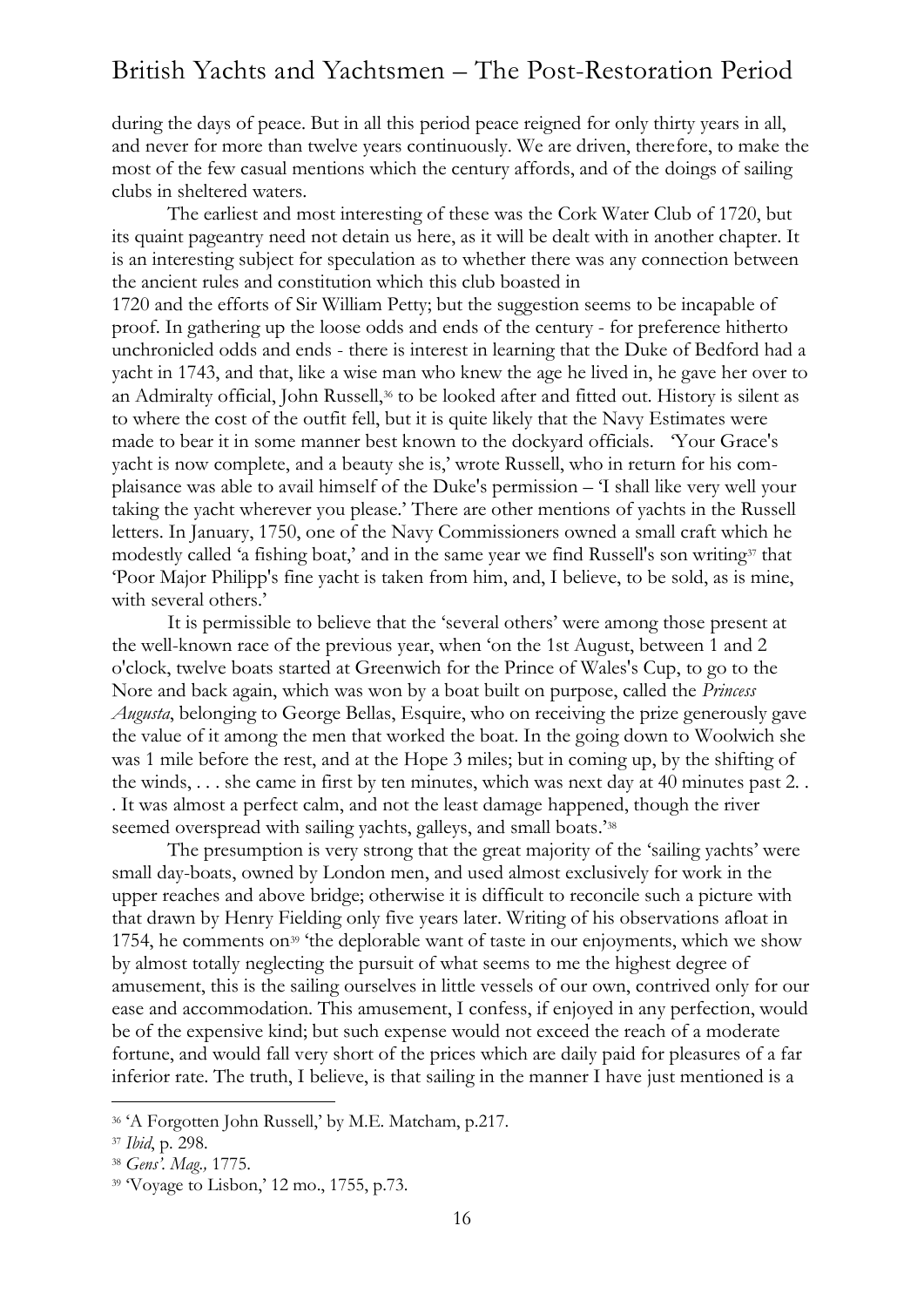pleasure rather unknown or unthought of than rejected by those who have experienced it.'

During the peace which followed the Seven Years' War we may suppose that cruising was developed to some degree. Lescallier certainly implies that it was carried on to an appreciable extent, and details available for 1773 show that it was, on occasion, combined with racing. 'On 26 Sept., 1773, Earl Ferrers arrived at Deptford in his yacht from a cruise of about 3 weeks, which he took in order to make a trial of his new method of constructing ships.'<sup>40</sup> We are told that she answered to expectations, was fast, a good sea-boat, and carried sail well; but we are not enlightened as to the secret of her construction. This is a pity, since there must have been something unusual about her if it is true, as stated, that she turned up Sea Reach against the ebb tide at Springs, a performance unheard of at that date. But there is much obvious exaggeration in the accounts; the sporting journalist was not yet developed in 1773, and the layman seemingly wrote down what he was told without question. In an entry for December 31 of the same year we read that in a race across Channel and back 'against two small shallops belonging to Lieutenants Friend and Columbine his Lordship's vessel was weathered two full leagues in coming in with Dover Cliffs. A vessel launched lately for the captain of the *Speedwell* has since beat the shallops, and is thought to be the fastest sailing vessel on the coasts of this kingdom.' Quite possibly, but in the performance of the shallops we seem to smell fluky weather. A 'shallop,' by Blanckley's definition,<sup>41</sup> was a 'small light vessel, with only a small main and fore mast, and lugg-sails to haul up or let down on occasion.' Her development after 1750 has not been worked out. We know that she was fast, because the smugglers used her, and she was legislated against accordingly; but the impression is that she was, originally at least, a rowing boat with auxiliary sails. At any rate, she was nothing like the sloop at this date, though she is often confused with it. More probably she was the ancestor of the celebrated 'beachmen's yawls' of the East Anglian coast. These we know to have been famous sailing vessels, and one of them, the *Reindeer*, 69 feet long, challenged the *America* to race with her<sup>42</sup> in the North Sea. The America, perhaps discreetly, refused to race save for a stake which it was beyond the beachmen's power to raise.

The year 1775 is of considerable importance in yachting history.<sup>43</sup> On June 23 the fashionable world was entertained with a new form of amusement: a 'regatta' was held at Ranelagh, many 'sailing vessels and pleasure boats' belonging to 'several very respectable<sup>44</sup> gentlemen' being present, but merely as spectators, for the proceedings were confined to watermen. However, it was presently announced that on July 11 'a silver cup, the gift of H.R.H. the Duke of Cumberland, is to be sailed for from Westminster Bridge to Putney Bridge and back by pleasure-sailing boats from 2 to 5 tons burden and constantly lying above London Bridge.' Only boats 'never let out for hire' were eligible. The race eventually was sailed on the 13th, and was won by the *Aurora*, owned by Mr. Parks, of Ludgate Hill; but details of the event are lacking.

<sup>40</sup> Boulton and Guest, 'Memorials of the Royal Yacht Squadron,' pp. 9, 10, quoting *Gent's Mag*., etc.

<sup>41</sup> 'Naval Expositor,' 1750.

<sup>42</sup> Folkard, 'The Sailing Boat,' second edition, 1854, p.59.

<sup>43</sup> *Vide* Boulton and Guest, p.18 *et seq.*

<sup>44</sup> The word then meant 'respected'.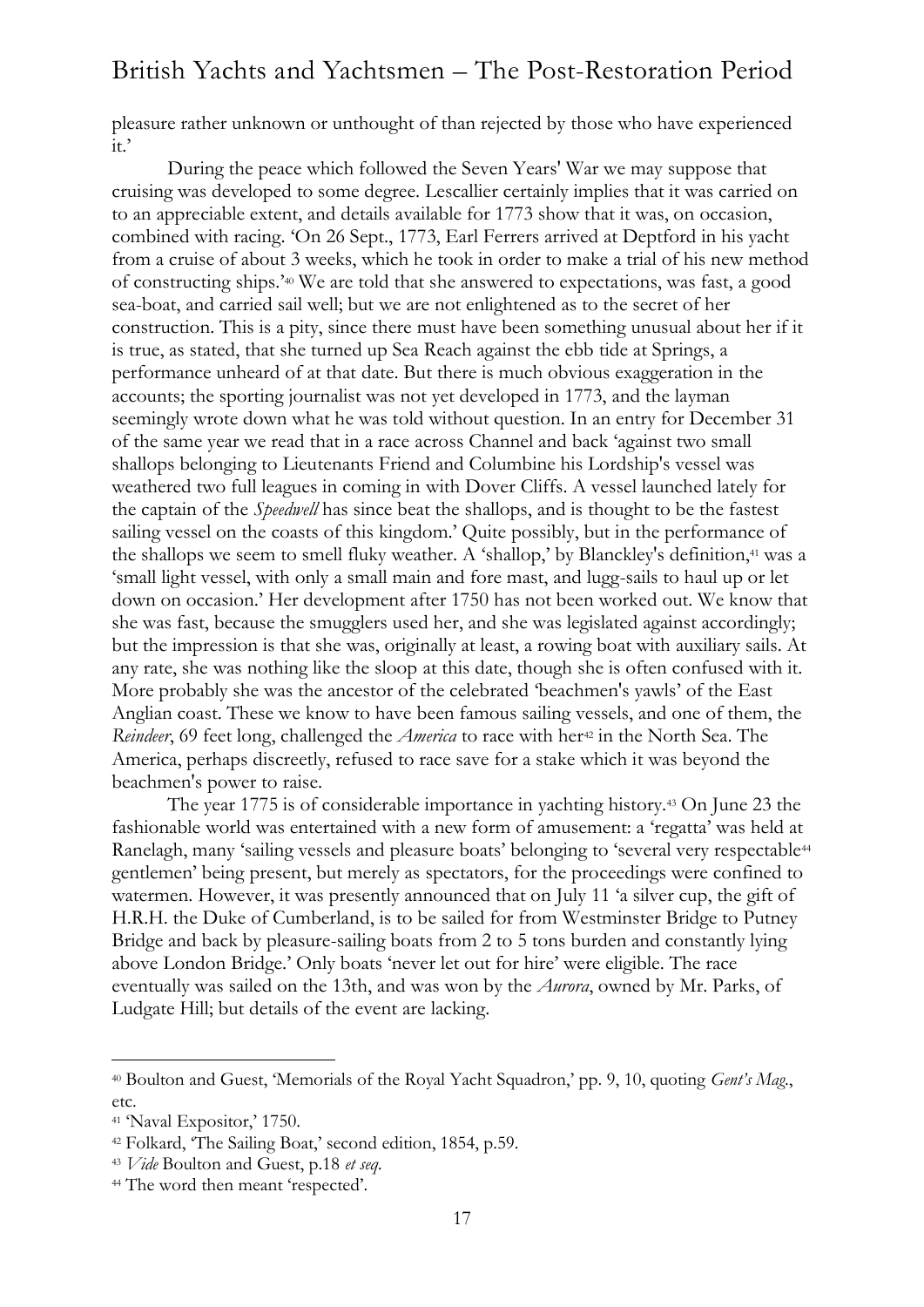Messrs. Boulton and Guest rightly look upon this cup race as marking the origin of the first of the English yacht clubs, for the Cumberland Society was formed as an up-river racing club from that day. The usual course was from Blackfriars to Putney and back to Vauxhall; but occasionally the boats were sent to Greenwich, or even to the Nore. Sometimes, as in honour of the King's birthday in 1776, a procession of yachts was organized. Sometimes some of the boats went to sea. During the early years of the society England was,

-



indeed, at war, but only with her rebellious colonists on the other side of the Atlantic, and the impression seems to have prevailed that the Channel might be considered safe. The *Hawke*, of the Cumberland Fleet, discovered her error in 1777, when an American privateer chased her into Calais. When France decided to take a hand in the war, the Channel as a cruising-ground was obviously out of the question.

The history of the society<sup>45</sup> belongs of right to the annals of the Thames Yacht Club, which was formed as its lineal successor in 1823. It is only necessary here to refer to the race of 1781, in which the Duke's cup was thrown open, and all 'gentlemen proprietors of pleasure-sailing boats within the British dominions' were invited to compete. However, no visitor, but the *Cumberland*, belonging to Commodore Taylor, won the first open race on record.

There are a few miscellaneous items available for the years of peace following the American War, but they are of no great interest singly, and taken collectively add little to what has been said concerning the course of development at this era. One, not previously noticed,<sup>46</sup> gives a graphic account of how a man-of-war coming up Channel fell in with a sloop yacht which had been dismasted in a gale, and, with considerable danger and difficulty, rescued her crew and passengers, including a lady in a black hat, who showed her gratitude by kissing the midshipman in charge of the boat before the assembled ship's company. Martin, the midshipman in question, was much embarrassed; nor could he understand where the 'pleasure' of sailing came in, nor why people would call their 'yachts' their 'pleasure boats,' for he himself was always a victim of sea-sickness.

One other new item may be worth quoting, and again there is a lady in the case. This was Mrs. Calder, wife of Captain Calder, afterwards the well-known Admiral, a baronet and a K.C.B. 'Mrs. Calder [we are now in 1790] was very fond of boat-sailing, and we had a large double-banked cutter in which she would go to Spit-head when blowing very fresh, and carrying sail as if in chase until the boat's gunwale was under, so that everyone thought she was mad; and very few liked the trip except in fine weather, as

<sup>45</sup> In the Badminton Library, 'Yachting,' vol. ii., chap. iv., Messrs. E.W. and R. Castles speak of their excellent account of this club as being epitomized 'from a larger work which has been our labour of love for some years, and we hope that the book will be published to the world at some future time.' We hope so, too though a dozen years have gone by since those lines were penned. <sup>46</sup> 'Letters of Sir N.T.Byam Martin,' Navy Records Society, vol. i., p.139 *et seq.*